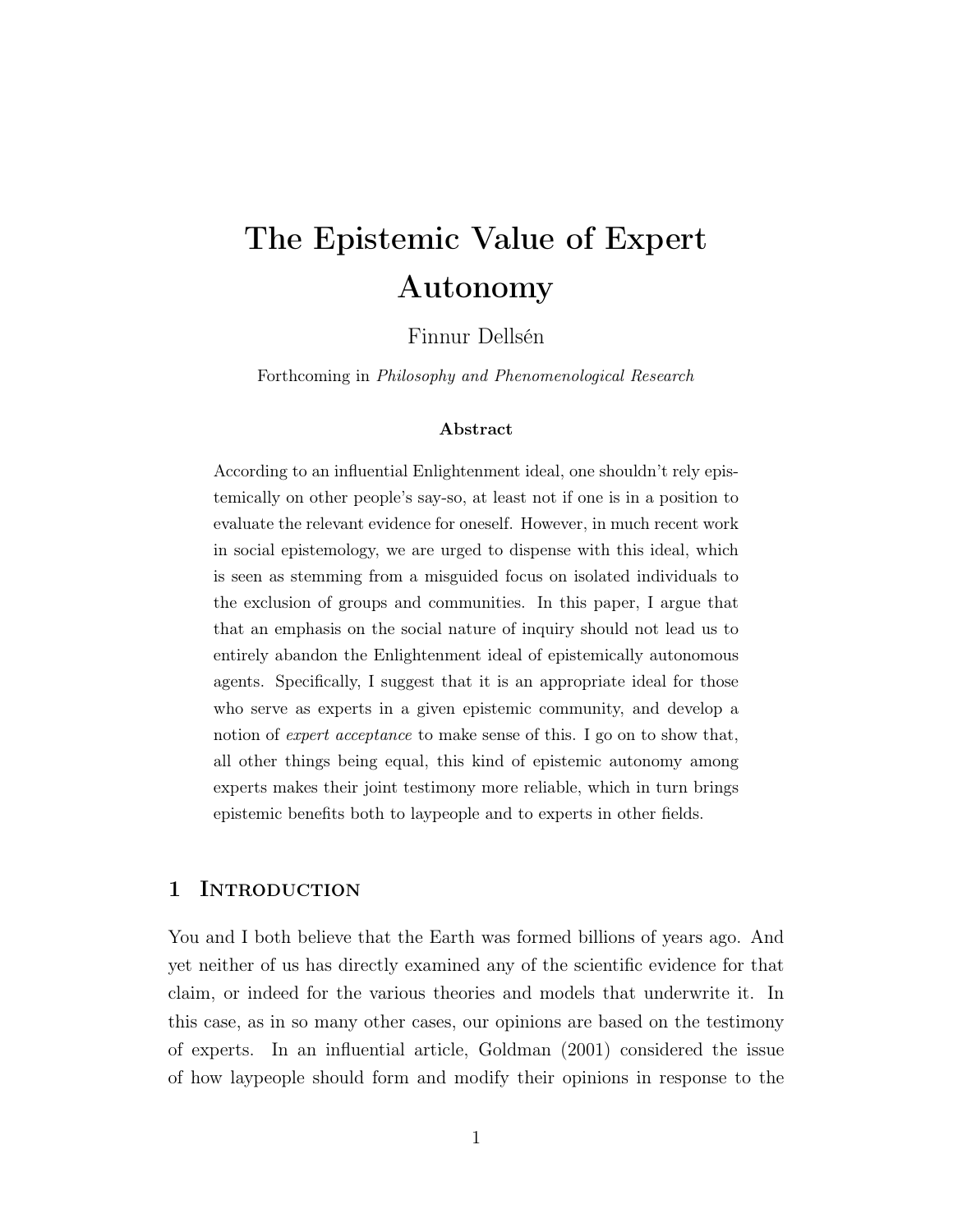testimony of such experts. Accordingly, much of the literature has focused on epistemological problems about expert testimony from the point of view of laypeople, i.e. non-experts.<sup>1</sup> However, the same issue can also be considered from the point of view of the experts themselves. In this paper, we will be concerned with how (if at all) an expert's own opinions should be influenced by the opinions of other experts within the same area of specialization. Should these experts treat each other in much the same way as laypeople should treat experts – i.e. as sources of information on the basis of which to form new opinions and modify existing ones?

In considering this question, one is immediately struck by two *prima facie* plausible but seemingly conflicting considerations. On the one hand, there is a common presumption that inquiring minds should not rely on other people's say-so, at least not if they are in a position to evaluate the relevant evidence for themselves. The importance of this kind of intellectual independence has been emphasized by several influential Enlightenment thinkers – including Descartes, Locke, and Kant.<sup>2</sup> Indeed, this common sentiment appears especially strong when it is directed at experts, such as scientists and other scholars, who are frequently accused of 'groupthink' and 'herd mentality'. Accusations of this sort assume that experts should strive to be *epistemically* autonomous in something like the following sense:

Epistemic autonomy: S is epistemically autonomous with regard to a proposition  $P$  to the extent that  $S$ 's epistemic attitude to  $P$  is not directly

<sup>&</sup>lt;sup>1</sup>In Goldman's terminology, the literature has concerned the "novice/expert problem" as opposed to "expert/expert problem" (Goldman, 2001, esp. 89-90). For recent discussion of the former, see e.g. Coady (2006), Collins and Evans (2007), Lane (2014), and Martini (2014).

<sup>&</sup>lt;sup>2</sup>Rule III in Descartes' *Rules for the Direction of the Mind* (1628, 13) explicitly forbids inquiring minds from relying on "what other people have thought". Similarly, Locke (1689, I, iv, 23) claims that "[t]he floating of other men's opinions in our brains, makes us not one jot the more knowing, though they happen to be true." Finally, Kant (1784, 54) goes so far as to identify the Enlightenment with the tendency to think for oneself:

Enlightenment is man's emergence from his self-incurred immaturity. Immaturity is the inability to use one's own understanding without the guidance of another. [...] The motto of enlightenment is therefore: Sapere aude! Have courage to use your own understanding!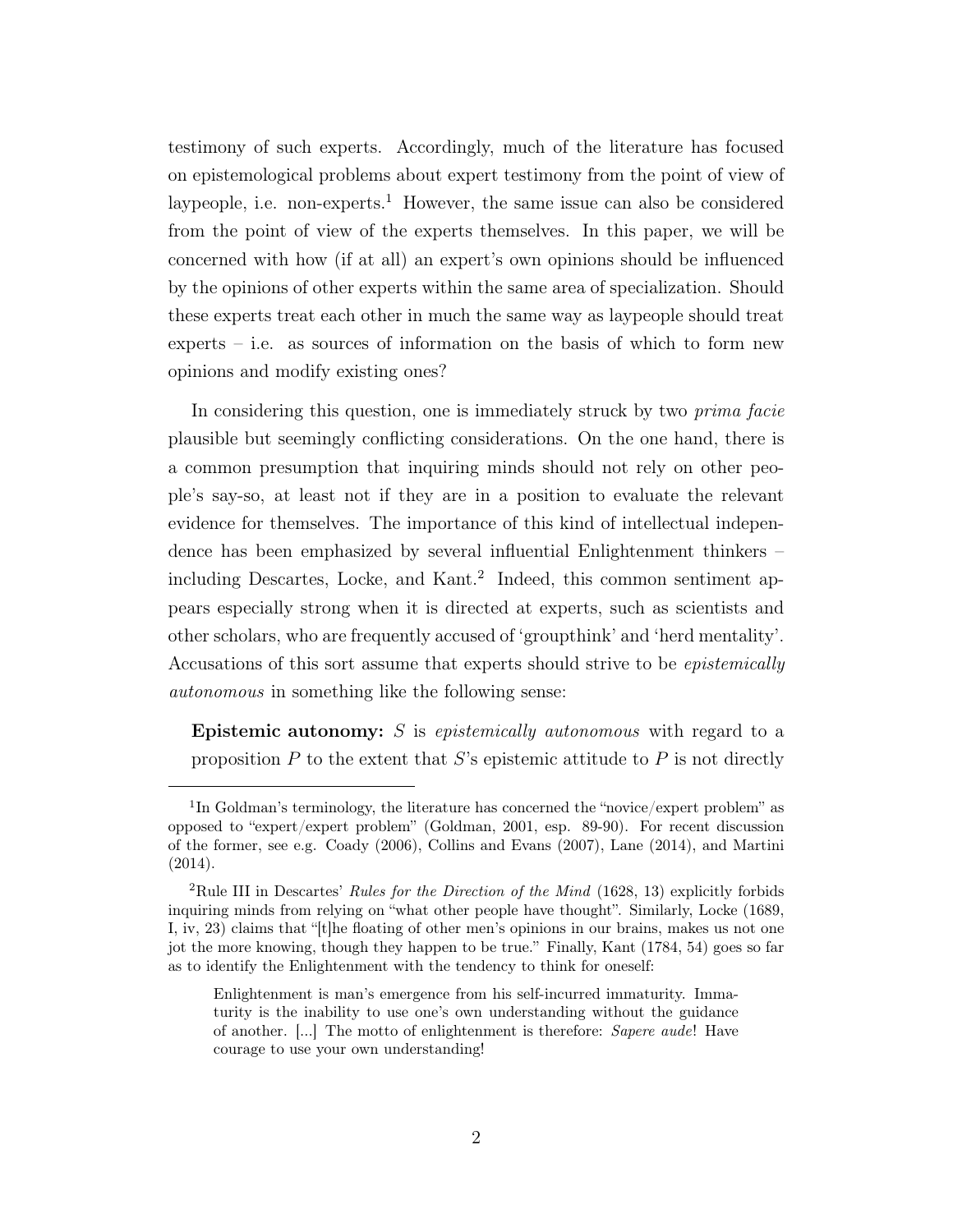influenced by other agents' epistemic attitudes to P. 3

On the other hand, it seems obvious that if laypeople should treat expert opinion as a source of information, then so should other experts. For example, if an expert  $X_1$  has not yet made up her mind about some new hypothesis H within her domain of specialization  $D$ , and then learns that her generally-trustworthy colleague  $X_2$ , who also specializes in D, strongly endorses H, it would seem that  $X_1$  should take that as a reason to endorse H as well.<sup>4</sup> However, this apparently reasonable procedure seems to conflict with epistemic autonomy since it clearly involves  $X_1$ 's opinion about H being directly influenced by another person's opinion about  $H$ , viz.  $X_2$ 's.

One of the things I hope to do in this paper is to suggest a more sophisticated conception of epistemic autonomy that eliminates the conflict between these two considerations. In particular, I will appeal to a version of the wellknown distinction between belief and acceptance (Cohen, 1992) to argue that the ideal of epistemic autonomy should not be seen as applying to belief, but instead to a kind of expert acceptance (section 2). Having clarified the relevant notion of epistemic autonomy in this way, I spend the rest of the paper exploring what sort of rational basis, or rationale, there could be for the ideal of epistemic autonomy among experts (section 3). Roughly, my suggestion will be that epistemic autonomy is a kind of social good – something that is valuable for its effects on communities of truth-seeking agents – rather than something that individual agents benefit from directly. I argue for this by showing that, all other things being equal, agreement in a group of epistemically autonomous experts is a more reliable guide to truth than an otherwise identical agreement in a group of non-autonomous experts.

Although my approach in what follows will abstract away from any par-

<sup>3</sup>This is a preliminary definition of epistemic autonomy that captures the spirit of what I will be concerned with in this paper. In section 2, I clarify and modify the definition in several ways; in section 4, I furthermore provide a probabilistic analysis of epistemic autonomy.

<sup>&</sup>lt;sup>4</sup>Indeed, epistemological theories of testimony on both sides of the reductionism/antireductionism divide (see, e.g., Coady, 1992; Fricker, 1994) would seem to imply that in such a situation,  $X_1$ 's opinion should be at least somewhat influenced by  $X_2$ 's opinion – whether that's because  $X_1$  has independent reasons to trust  $X_2$  (as per reductionism) or because  $X_1$ is a priori entitled to trust  $X_2$  (as per anti-reductionism).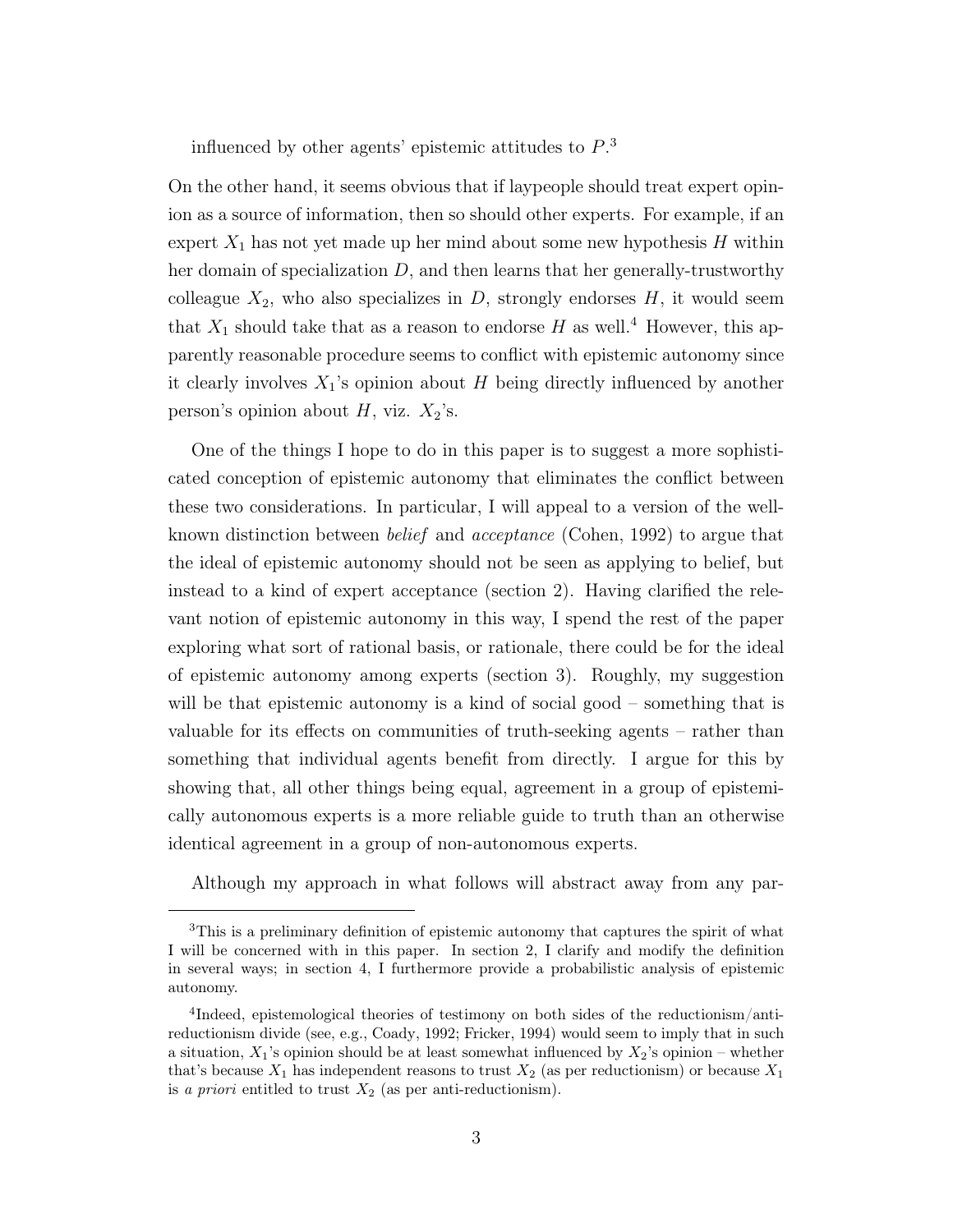ticular kinds or domains of expertise, I will take the scientific expert as a paradigm case of the kind of expert with which I am concerned. There are a few different reasons for this. First, the kind of expert that interests me is one that non-experts can identify relatively easily; and I'll assume that scientific experts can be identified by appealing to their academic qualifications, research output, or other relatively transparent indicators. Second, the experts I am concerned with will be able to provide testimony to non-experts about the truth-value of theories or hypotheses; and I take it that scientific experts – perhaps in contrast to, e.g., expert craftspeople – are generally able to provide such testimony. Third, my kind of experts will have a limited and relatively well-defined domain of expertise, such that they too will need to rely on other experts when reaching beyond that domain; again, I take this to be true of scientific experts (at least in contemporary science). That said, what I have to say below about the value of epistemic autonomy among scientific experts applies equally to other kinds of experts in so far as they satisfy these conditions.

# 2 The Ideal of Expert Autonomy

Before we start exploring why it would be valuable for experts to be epistemically autonomous, we must first say more about *what it would be* for experts to be autonomous in the epistemic sense. I will approach this task by considering two potential objections to the idea that experts should be epistemically autonomous, and then show how the specific conception of epistemic autonomy that I have in mind avoids these objections. Most of the section concerns the objection that being epistemically autonomous cannot be epistemically rational, since it involves deliberately ignoring other people's beliefs even when they are clearly relevant to the truth-value of one's own beliefs. I begin, however, with a more fundamental challenge, viz. that it would often be impossible for experts to remain uninfluenced by their fellow experts. In many disciplines, experts typically work together in groups and are constantly

<sup>5</sup>To be sure, the extent to which this is true varies widely from one discipline to the next. For example, collaboration is less common in mathematics and purely theoretical physics, but even there the trend seems to be towards increasingly collaborative endeavors.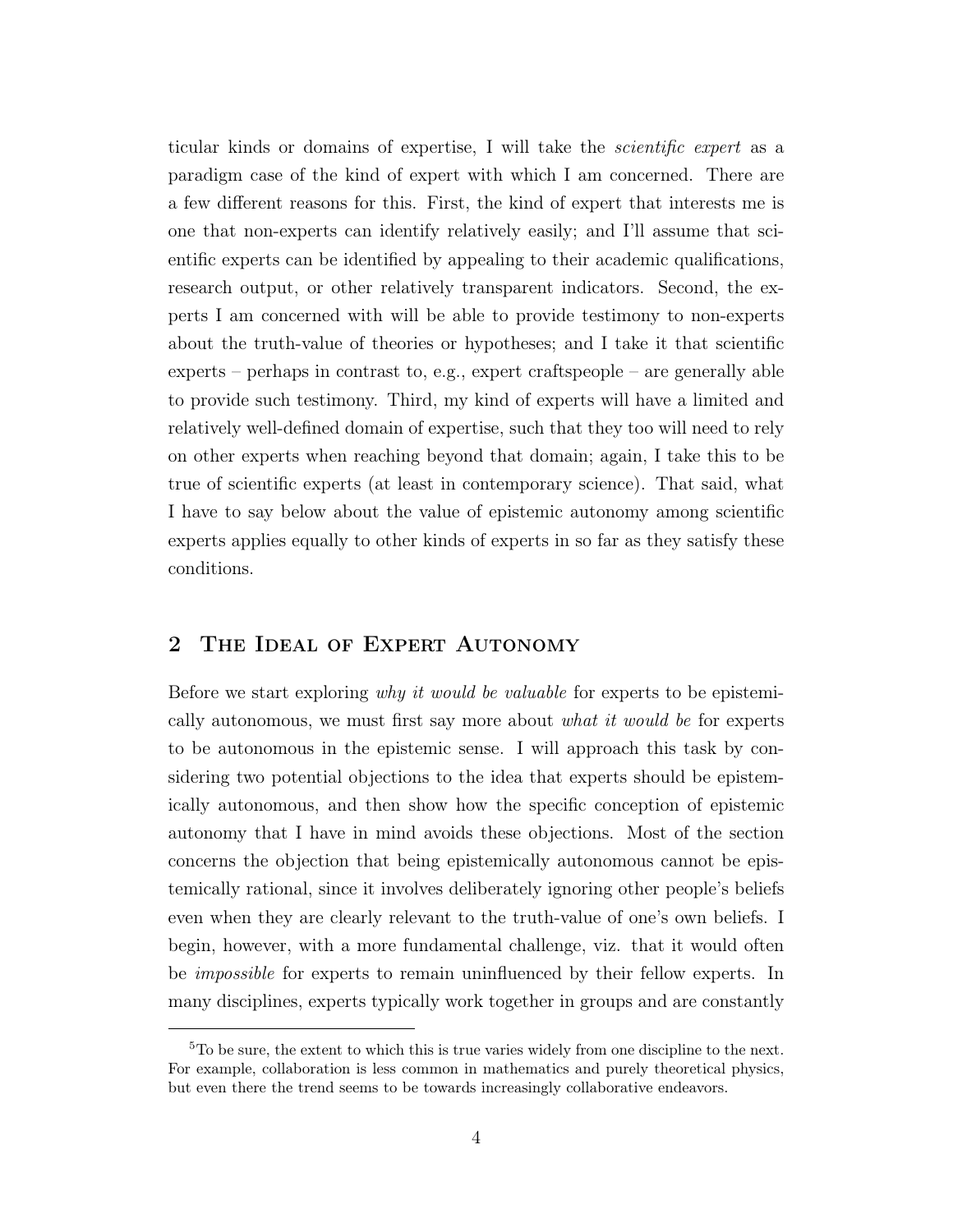communicating with each other.<sup>5</sup> So how could epistemic autonomy among experts be anything other than a pipe-dream, inapplicable in most, if not all, real circumstances?

In response, let me clarify the notion of 'epistemic autonomy' in three important ways. First, note that our preliminary definition of epistemic autonomy holds that an agent is epistemically autonomous with regard to a proposition  $P$  to the extent that her epistemic attitude to  $P$  is not *directly influenced* by other agents' epistemic attitudes to P. This is meant to exclude the indirect kind of influence someone can have over another's opinions in virtue of presenting that person with evidence or arguments for  $P$  that she evaluates herself. This latter kind of influence would be *indirect* in that the agent in question would make up her own mind about  $P$  in light of the evidence or arguments presented to her, as opposed to simply taking another's word for P being true.<sup>6</sup> Since epistemic autonomy concerns only *direct* influence, being epistemically autonomous with regard to  $P$  is perfectly compatible with forming and modifying one's opinions about  $P$  in light of evidence and arguments presented by other people, including other experts.

Another important point is that epistemic autonomy is clearly a matter of degree. That is, one's attitudes can be more and less influenced by another persons' attitudes, roughly to the extent that one is likely to adopt the other person's attitudes. Later (in section 4) I will give a precise probabilistic explication of what this amounts to. For now, note that even if it is unrealistic or impossible for experts to be completely autonomous in the above sense, we can still ask whether having any degree of epistemic autonomy has epistemic value. What I will argue below is that, all other things being equal, even a very slight degree of autonomy has a distinct kind of epistemic value. Although this type of epistemic value can be trumped or outweighed by other considerations against being epistemically autonomous, such as by the value of reaching a consensus as quickly as possible, it's nevertheless true that there is something valuable about any increased degree of epistemic autonomy. Put differently,

 $6$ The distinction I am making here is similar, if not identical, to Gibbard's distinction between what he calls 'authority' and 'Socratic influence' (Gibbard, 1990, 174-5); it is even more similar, perhaps even identical, to Foley's distinction between 'authority' and 'influence' (Foley, 2001, 85).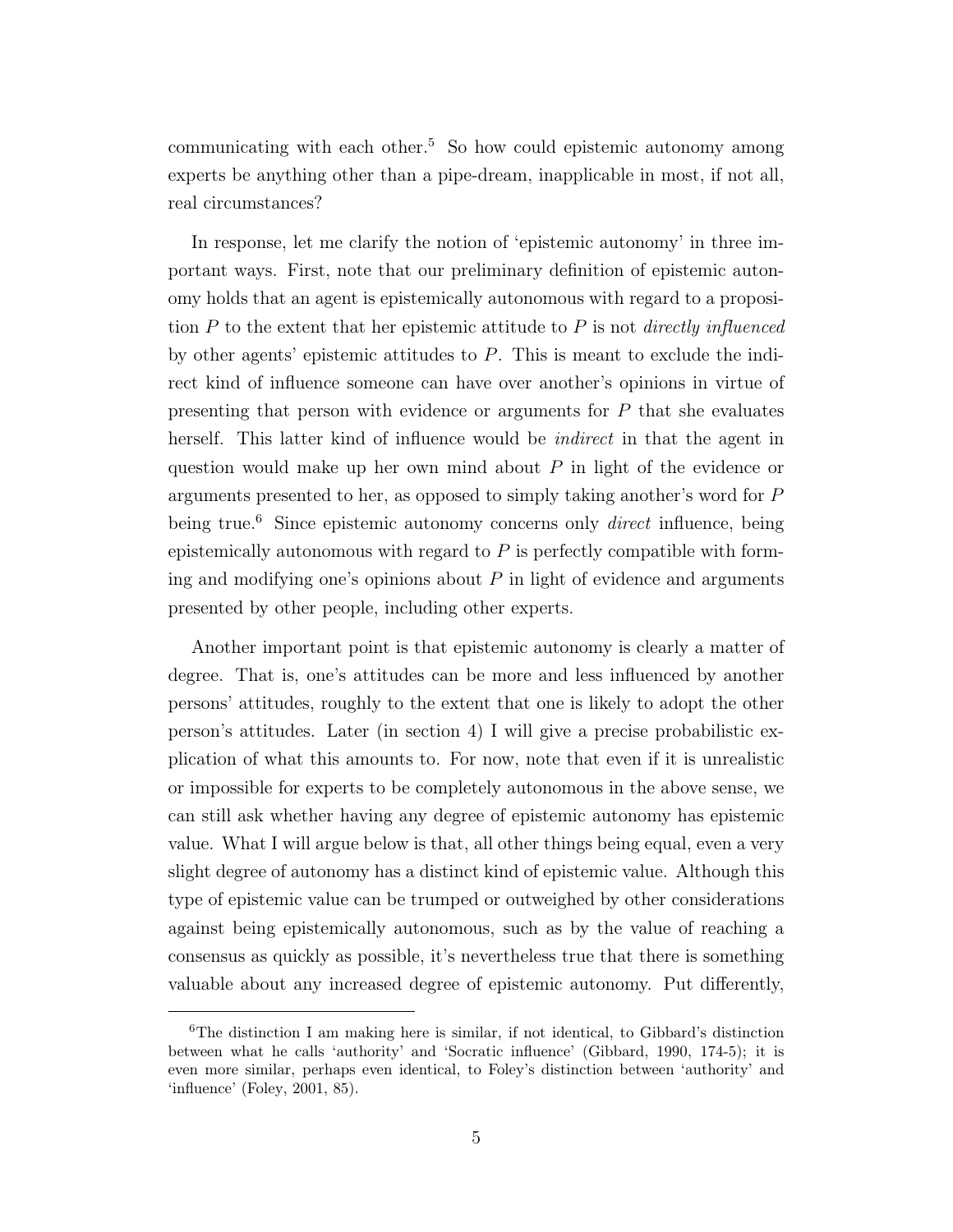the argument will be that being more epistemically autonomous is pro tanto valuable.

Finally, note that epistemic autonomy is defined relative to a specific proposition P. We can generalize this definition slightly by also defining epistemic autonomy with respect to a domain of expertise  $D$  as being epistemically autonomous with regard to all the propositions in, or relevant to,  $D^7$ . So, for example, a marine biologist might be said to be epistemically autonomous with regard to salmon hatching in Iceland if she is autonomous with regard to all propositions about the hatching of Icelandic salmon. Now, while it may be difficult or even impossible to be epistemically autonomous with regard to an unrestricted set of all propositions (even within some particular scientific field or subfield, such as marine biology), it is certainly not impossible to be epistemically autonomous with regard to a sufficiently restricted domain of expertise. In our example, it is surely possible for the marine biologist to remain at least partly uninfluenced (in a direct way) by her colleagues' opinions on Icelandic salmon hatching.

I conclude that it is not impossible for experts to be epistemically autonomous in the relevant sense of the term. However, even granting the possibility of experts exhibiting epistemic autonomy, one might still doubt that being autonomous would ever be epistemically rational. (This is the second challenge mentioned above.) Consider, in particular, Linda Zagzebski's argument that the ideal of epistemically autonomous belief-formation involves an 'egoistic' discrimination between one's own evaluation of  $P$  and other people's evaluations of P. <sup>8</sup> Zagzebski claims that this is incoherent for rational, truth-seeking agents:

... if the epistemic egoist [i.e., the epistemically autonomous agent]

<sup>7</sup>This conception of a domain of expertise is a bit rough, but precise enough for our purposes here. If we want to be more precise, we can simply define a domain of expertise either as a set of related propositions  $P_1, ..., P_k$ ; or alternatively as an n-tuple one of whose elements is that set of propositions (where other elements might include, e.g., the methods used in the domain).

<sup>8</sup>A similar argument against the ideal of epistemic autonomy is given by Richard Foley (2001, esp. 99-107). For a slightly different argument for the same conclusion, see Fricker (2006). Epistemic autonomy should not be confused with what Zagzebski later calls 'intellectual autonomy' (Zagzebski, 2013).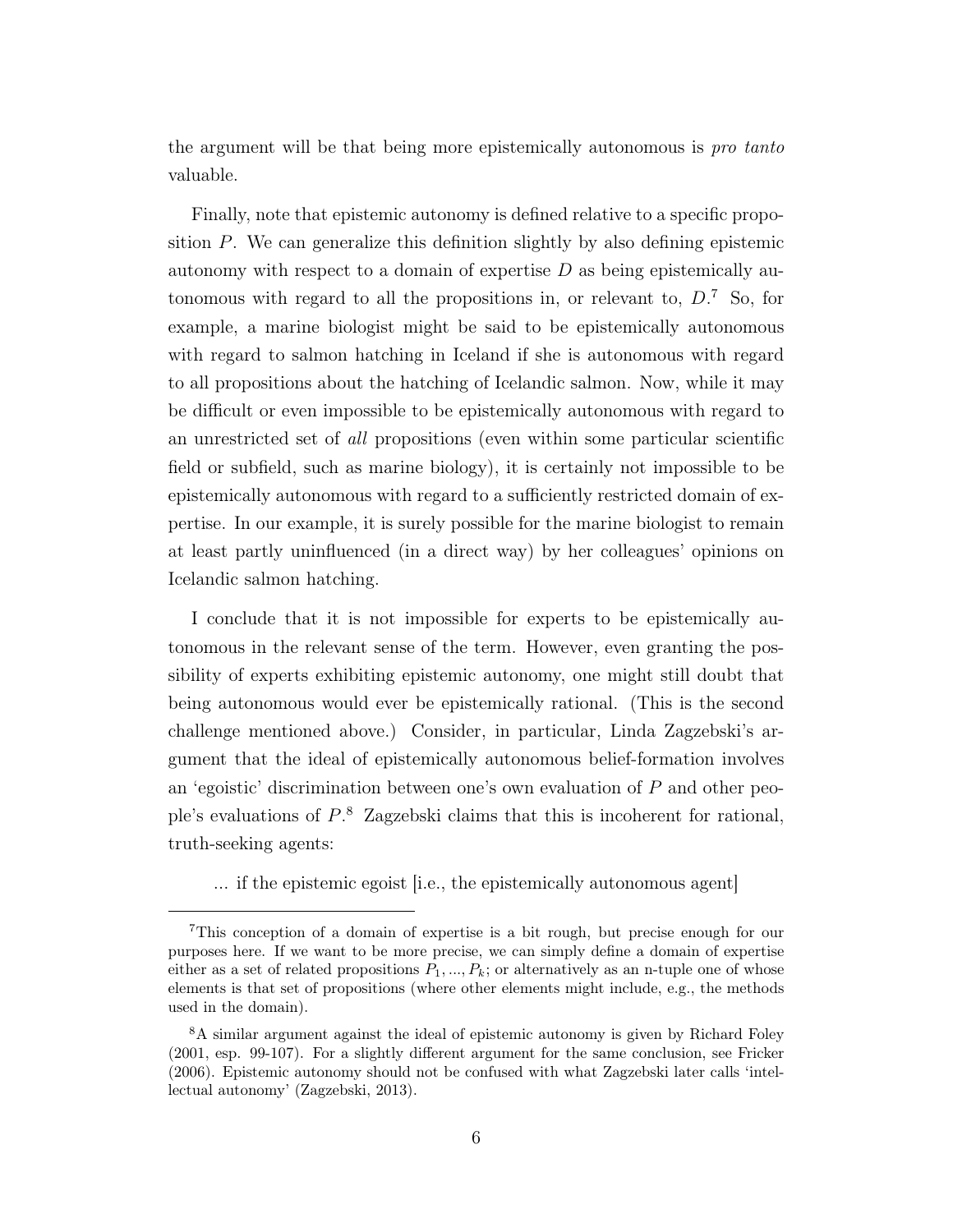is rational, she is committed to trusting others when they are conscientious, when they have the qualities she trusts in herself. Trusting herself commits her to trusting others when they are in the same position she is in; that is, when they are in similar circumstances, have apparently similar powers and abilities, and act as conscientiously as she acts when she trusts herself. If she is consistent, she must trust them as much as herself, other things being equal, since she has no basis upon which to trust herself more than those she perceives to be epistemically equally well-placed (Zagzebski, 2007, 257).

Assuming that Zagzebski's argument is sound, it would seem to undermine any ideal of epistemic autonomy, including the ideal of epistemic autonomy for experts.<sup>9</sup>

Appearances perhaps to the contrary, however, an important form of the ideal of expert autonomy can be maintained even if one grants Zagzebski's antiegoistic argument. Zagzebski's argument is concerned with what we should believe on the basis of other people's testimony, and it is indeed plausible that one's beliefs should reflect the totality of one's evidence pertaining to a proposition – including one's testimonial evidence. However, note that at least sometimes when we ask experts for their opinion on a given issue, we are not asking them for what they believe *all things considered*, i.e. in light of all the evidence available to them (which includes their testimonial evidence).

<sup>&</sup>lt;sup>9</sup>Many other epistemologists would seem to be implicitly committed to the denial of the ideal of epistemic autonomy for experts. Consider, in particular, the debate about peer disagreement. Conciliatory views of peer disagreement hold that, upon discovering that one disagrees about  $P$  with someone who is equally intelligent and equally well-informed regarding  $P$ , one should modify one's opinion about  $P$  by moving closer to the opinion of one's peer, i.e. by suspending belief or adopting an intermediate degree of belief in  $P$  (see, e.g. Frances, 2005; Feldman, 2006; Christensen, 2007; Elga, 2007; Lackey, 2010; Matheson, 2015). Assuming that pairs of experts are at least sometimes equally intelligent and wellinformed with regard to some domain of expertise, it follows that experts should generally not be epistemically autonomous with regard to those domains. Indeed, it would seem that many non-conciliationists are implicitly committed to rejecting the ideal of epistemic autonomy for experts as well, since they often acknowledge that at least one of the parties to the disagreement (viz. the one whose belief is not in fact supported by the evidence) should modify her opinion on  $P$  when realizing that her peer disagrees with her about  $P$ (see, e.g., Kelly, 2005, 2010).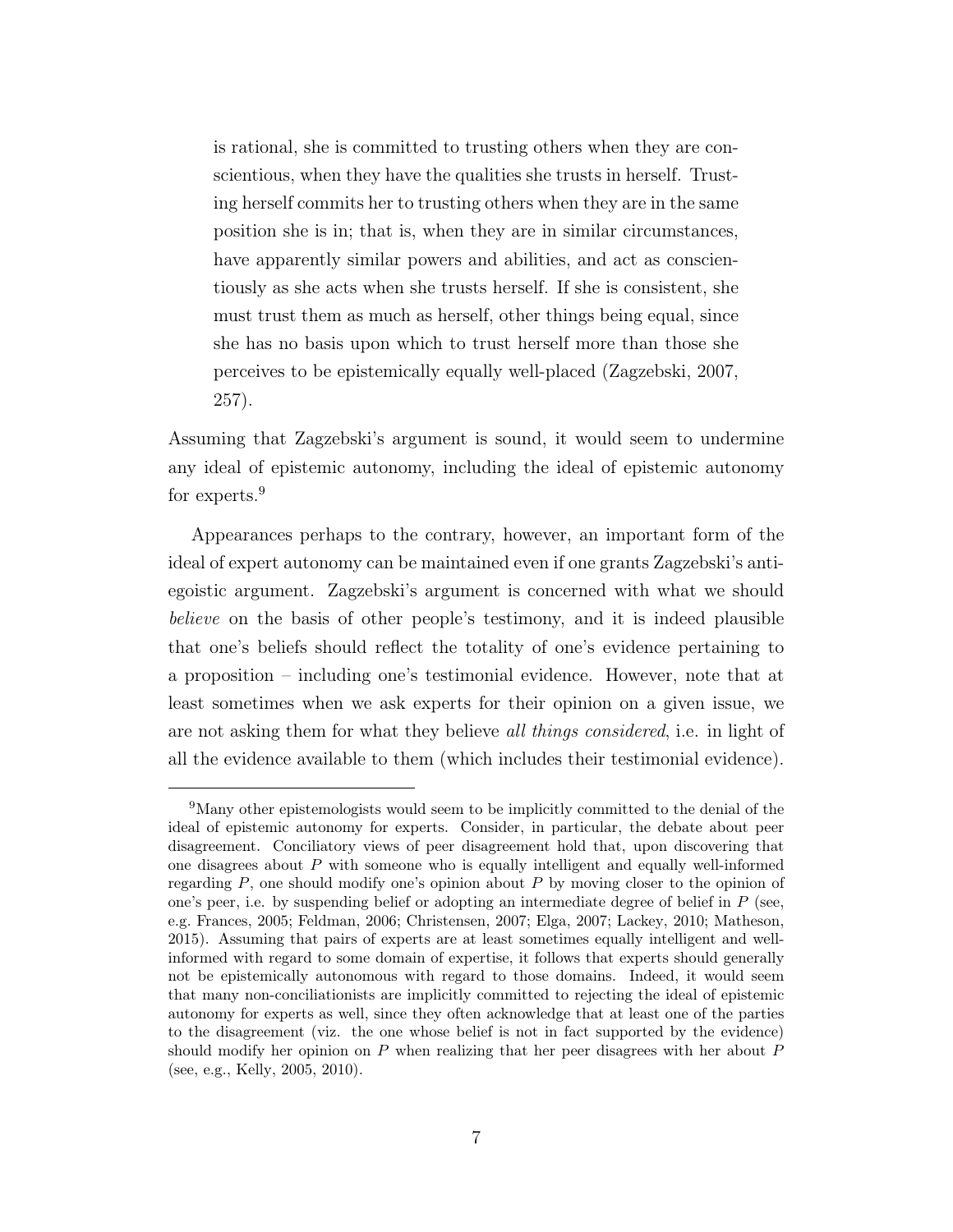Rather, we are (sometimes) eliciting their judgment of the extent to which some specific subset of that evidence – such as the outcome of specific a set of experiments, tests, or observations – supports a given theory or hypothesis. For example, a doctor who is asked to give a 'second opinion' may be asked to 'bracket' the other doctor's diagnosis for that purpose, reporting not what she believes all things considered, but on her own diagnosis based only on the patient's symptoms and test results (or some such suitably restricted subset of her evidence).

So the kinds of opinions we elicit from experts are not always their beliefs all things considered. To help us understand this, let me introduce a distinction between belief and acceptance along the lines suggested by Jonathan Cohen (1992). On Cohen's distinction, one *believes* that  $P$  just in case one is disposed to feel it true that P and false that  $\neg P$ . As Cohen notes, such a disposition is quite independent of "whether or not one is willing to act, speak, or reason accordingly" (Cohen, 1992, 4). By contrast, one *accepts* that  $P$  just in case one has a policy of treating it as given that  $P$  in a particular context, where treating a proposition as given involves "including that proposition ... among one's premisses for deciding what to do or think" in the context in question (Cohen, 1992, 4). In sum, then, while belief is a matter of what one is disposed to feel to be true, acceptance is a matter of what one has a *policy to treat* as true in a given context.

Belief and acceptance are both broadly-speaking epistemic attitudes, but they differ in two important respects. First, acceptance is a straightforwardly voluntary attitude, in the sense that whether we adopt a policy of treating something as true is under our control in a straightforward way. By contrast, if our beliefs are under voluntary control at all, it is certainly more difficult to adopt or reject beliefs at will.<sup>10</sup> A second important difference between belief and acceptance is that the latter is sensitive to context in a way that the former

 $10$ That beliefs are involuntary in this way was influentially argued by Williams (1973). However, one need not assume that beliefs are completely outside of one's control in order for there to be a difference between acceptance and belief with respect to the extent to which they are voluntary or controlled, since acceptance would still be voluntary in a much more straightforward way. After all, there is no special cognitive effort required to *adopt* a policy of treating propositions as given in a particular context, while it would certainly require some special circumstances and/or abilities to believe a proposition at will.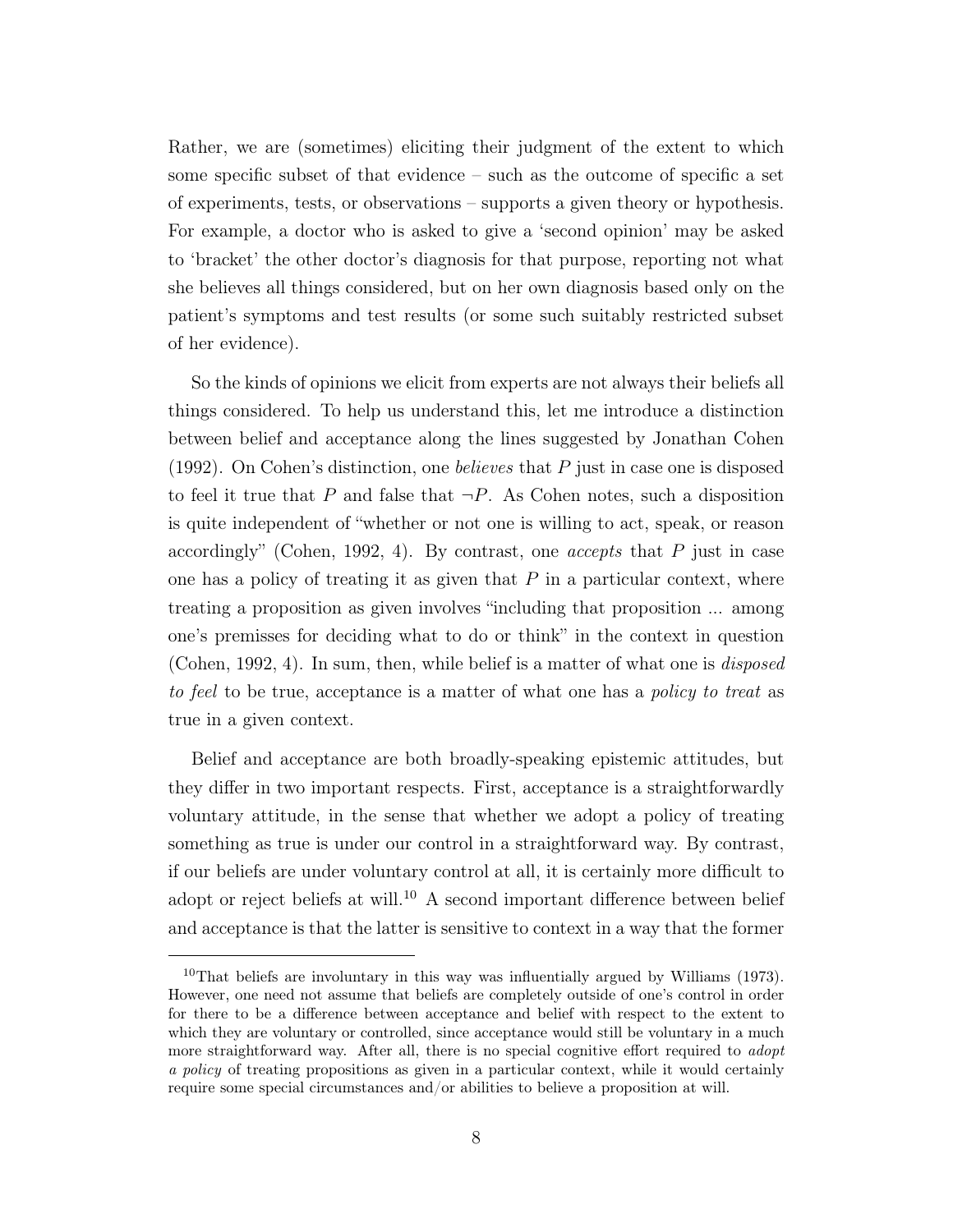is not. Indeed, it is built into the concept of acceptance that one can accept a proposition – i.e. treat it as given – in some contexts without accepting it in all contexts. Thus, for example, our doctor may treat her own diagnosis as given in the context of providing her patient with a second opinion, even though she may not do so in other contexts (e.g. in discussions with her colleagues). By contrast, belief is not sensitive to context in the same way. After all, we would never say that the doctor's beliefs about the correct diagnosis suddenly changes when she starts to provide her second opinion.<sup>11</sup> The point here is not that acceptance is context-sensitive whereas belief is not (though that might also be true); rather, the point is that acceptance is clearly context-sensitive in a different and much more straightforward way than belief.

Now, since acceptance is relative to a context in this way – one always treats something as true in a given context – we can distinguish between different kinds of acceptance depending on the context in which they occur. These 'contexts' are perhaps most clearly distinguishable when one explicitly takes on a specific institutional role that involves treating certain propositions as given. Our concern here is with what someone treats as true in the context of their individual pronouncements as experts in a given field – what we might call *expert acceptance*. Thus expert acceptance of a proposition P amounts to having a policy of treating  $P$  as given in the context of speaking as an individual expert in a domain that includes  $P$ . As we noted above in the case of a doctor's 'second opinion', one may offer something as her expert opinion even if one does not believe it to be true all things considered. Thus this case illustrates that it is possible for expert acceptance to come apart from belief.

This distinction between belief and expert acceptance allows us to distinguish two kinds of epistemic autonomy:

Epistemic autonomy<sub>B</sub>: S is epistemically autonomous<sub>B</sub> with respect to a proposition  $P$  to the extent that  $S$ 's belief regarding  $P$  is not directly influenced by other agents' beliefs regarding P.

 $11$ Of course, belief (or belief-attributions) may well be context-sensitive in *other* ways, e.g. by depending on the context of the person attributing belief in much the same way that knowledge-attributions are according to epistemic contextualism. See, for example, Cohen (1986, 2005), DeRose (1992), Lewis (1996), Neta (2002), and Conee (2005).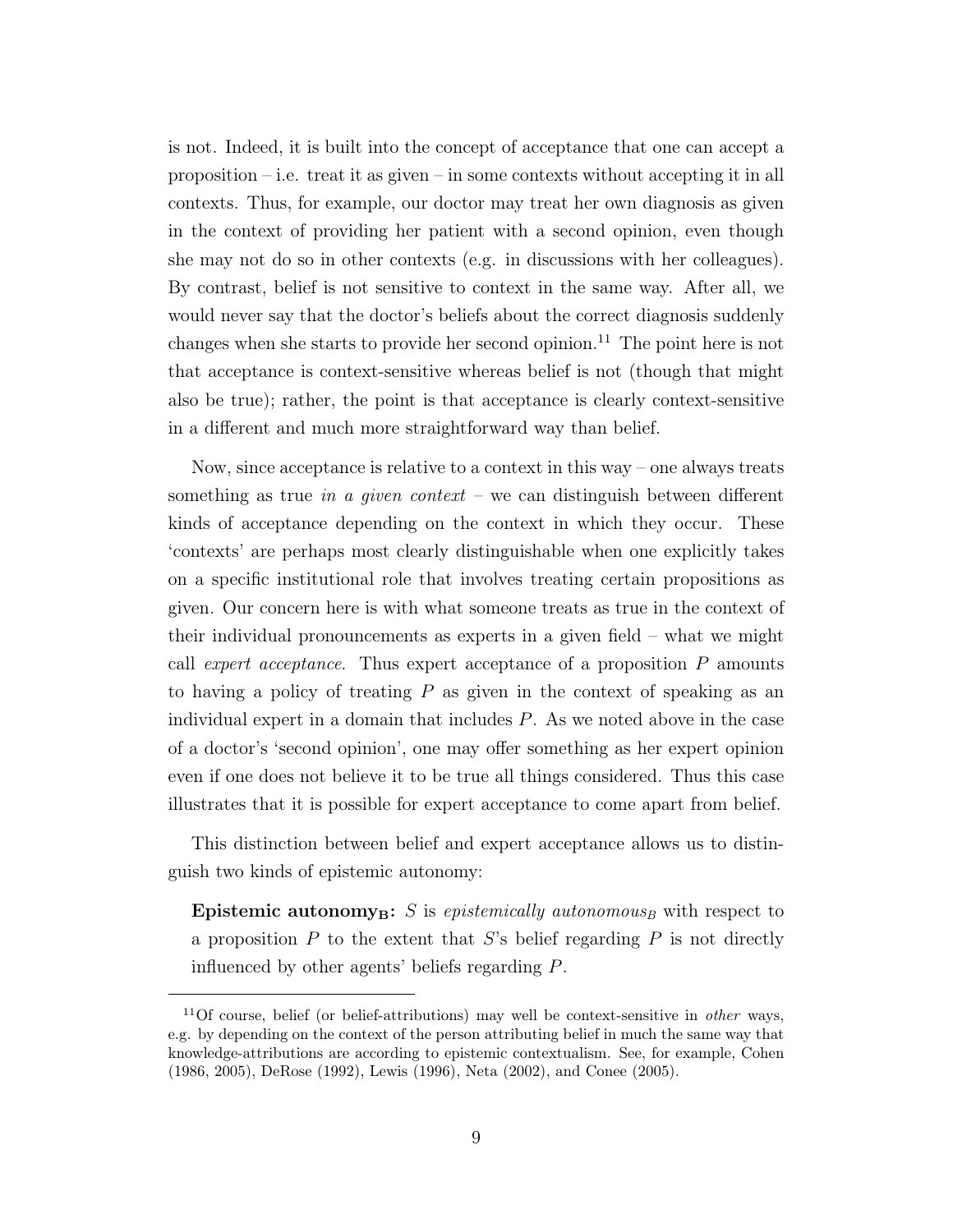Epistemic autonomy<sub>A</sub>: S is *epistemically autonomous<sub>A</sub>* with respect to a proposition P to the extent that S's expert acceptance regarding P is not directly influenced by other agents' expert acceptance regarding  $P$ .

This distinction between two different kinds of epistemic autonomy is important for present purposes because it opens up the possibility of accepting Zagzebski's anti-egoistic argument against autonomous believing – and more generally of rejecting the idea that believers should ever ignore or dismiss testimony from their epistemic equals or superiors – and at the same time recognizing a place for a different type of intellectual independence, viz. epistemic autonomy $_A$ . After all, recall from our case of the doctor asked to give a second opinion that there might be reasons for experts in particular to have or adopt certain epistemic ideals with regard to what they accept in the context of their work as experts that aren't also reasons for them to adopt analogous ideals with regard to their beliefs.<sup>12</sup>

Of course, I have not yet discussed any such reasons apart from the somewhat vague suggestion that experts should ideally not engage in 'groupthink' or exhibit 'herd mentality'. Fleshing out this suggestion is the task I have set myself below. But let me first be more precise about the sense in which I take epistemic autonomy $_A$  to be an ideal for experts:

The Ideal of Expert Autonomy: It is *pro tanto* valuable for experts to be (more) epistemically autonomous<sub>A</sub> of other experts with regard to their mutual domain(s) of expertise.

Put differently, the claim here is that in groups of experts on the same domain, there is a *pro tanto* value to being *more* rather than *less* epistemically autonomous<sub>A</sub>, where a *pro tanto* value is a (not merely *prima facie*) value

<sup>&</sup>lt;sup>12</sup>More generally, the idea here is that those who occupy certain roles might be subject to specific epistemic ideals in what they treat as given in the context of occupying those roles. This idea should be familiar from the legal domain, e.g. from the way in which jurors are required to disregard hearsay and illegally obtained evidence in reaching their verdict, even when such evidence would (and arguably should) influence their private beliefs. Similarly, it seems at least plausible that methodological norms in various sciences require scientific acceptance of hypotheses to be based on particular kinds of systematic empirical data and statistical analysis, rather than, say, on anecdotal and testimonial evidence of various kinds. (Thanks to an anonymous reviewer for suggesting this analogy.)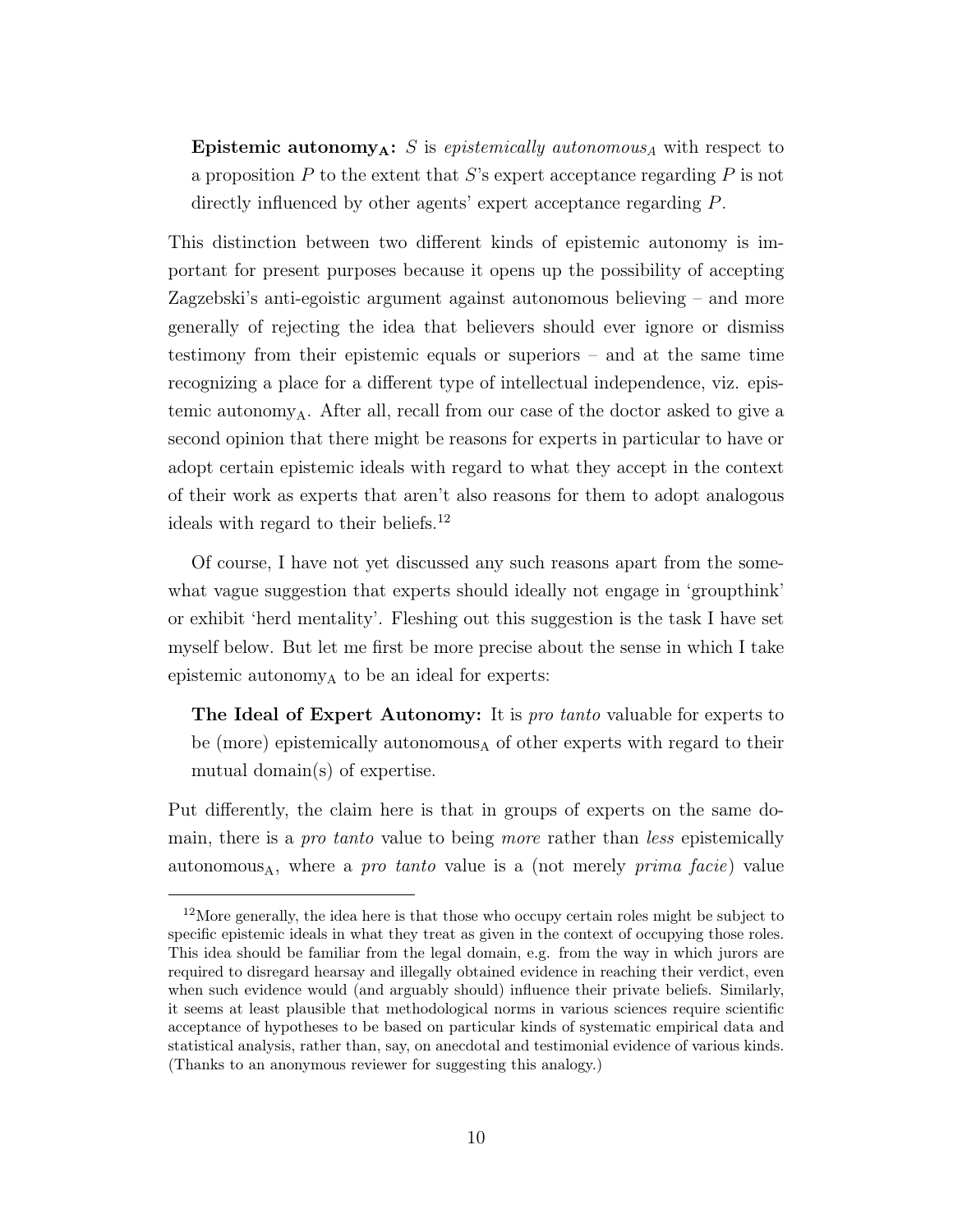that may be trumped or outweighed by other considerations. Roughly, this amounts to the claim that there is always something valuable about experts being epistemically autonomous<sub>A</sub> to a greater extent, even when this value has less weight than countervailing considerations.<sup>13</sup>

Now, my main concern below is with providing a rational basis – a rationale – for this ideal. What, if anything, makes the Ideal of Expert Autonomy true? Note that the answer cannot be that being epistemically autonomous makes each expert in a group individually more reliable, for this is precisely what we cannot assume in cases when one expert is considering whether to be directly influenced by the opinions of her fellow experts. Since the expert in question is assumed to be no more of an expert than her fellow experts, she will be at least as likely to accept the truth if she blindly trusts her colleagues as if she makes up her mind independently. To be more precise, then, the question is how there could be this ideal of expert autonomy given that being epistemically autonomous does not increase the individual reliability of such experts. In what follows, I propose to answer this question by appealing to the effects of epistemic autonomy at the social level of groups of experts with the same domain of expertise. Specifically, I suggest that the value of expert autonomy lies in the fact that groups of epistemically autonomous agents can provide us with an especially reliable kind of testimonial evidence. I will refer to this as the Whewellian Rationale.

# 3 Expert Autonomy and Testimonial Consilience

### 3.1 The Whewellian Rationale

William Whewell coined the term 'consilience of inductions' to describe cases in which a theory receives support from unrelated pieces of evidence, as opposed to being supported by evidence that is similar or closely related. Whewell argued that this amounts to an especially powerful type of inductive evidence

<sup>&</sup>lt;sup>13</sup>Since I will henceforth only be concerned with epistemic autonomy<sub>A</sub> (as opposed to autonomy<sub>B</sub>), I will often drop the subscript  $'_{A}$  from now on, e.g. writing 'epistemically autonomous' instead of 'epistemically autonomous $_A$ '. I will also frequently use 'expert autonomy' as a shorthand for 'epistemic autonomy among experts'.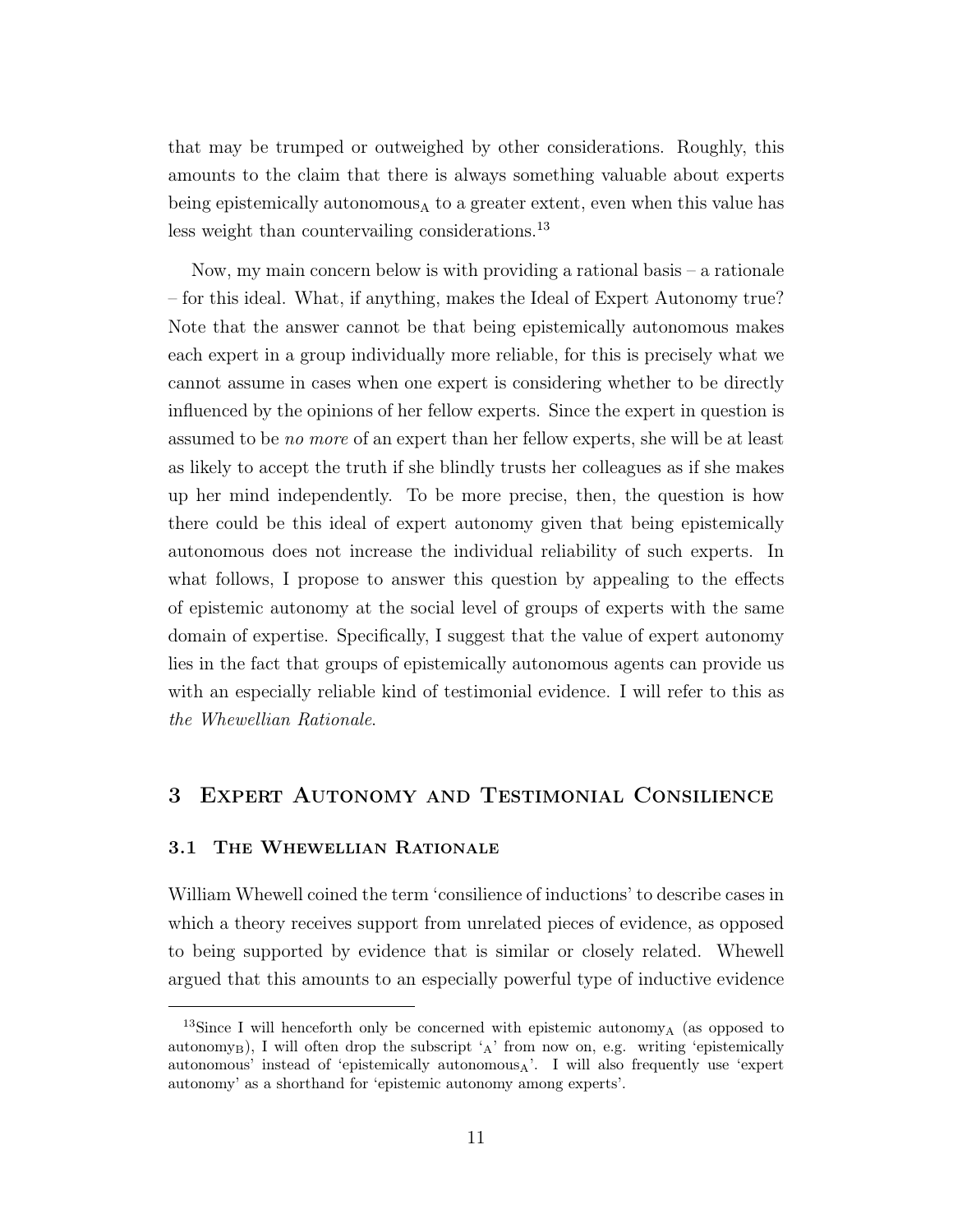in science:

That rules springing from remote and unconnected quarters should thus leap to the same point, can only arise from that being the point where the truth resides. [...] Accordingly the cases in which inductions from classes of facts altogether different have thus jumped together, belong only to the best established theories which the history of science contains. And as I shall have occasion to refer to this peculiar feature of their evidence, I will take the liberty of describing it by a particular phrase; and will term it the Consilience of Inductions (Whewell, 1858, 88).

Whewell's point is not just that a theory is better confirmed if more evidence speaks in favor of it; rather, Whewell is suggesting that, other things being equal, a theory is better confirmed if the pieces of evidence that support a theory are independent of each other.

Now, what's true for evidence generally is also true of testimonial evidence. If Whewell is right that evidence from independent sources provides stronger support for theories than otherwise similar evidence from dependent (or less independent) sources, then a claim accepted on the basis of independent pieces of testimony should provide stronger support than otherwise similar, but dependent, pieces of testimony. In other words, Whewell's general point about the justificatory power of consilient evidence implies that we have more reason to accept what a number of independent agents assert than an otherwise identical groups of agents whose testimony is dependent in some way. This is relevant to the Ideal of Expert Autonomy since epistemic autonomy is effectively a kind of testimonial independence between agents. Thus Whewell's point about consilience suggests that epistemic autonomy ensures a kind of independence between agents that makes their joint testimony a more reliable guide to truth than it would otherwise be.

In this Whewellian spirit, I want to suggest that the value of expert autonomy lies in the fact that an agreement in the testimony of scientific experts is a more reliable guide to truth when the experts are epistemically autonomous. This reliability of agreement in expert testimony is in turn valuable because of its beneficial epistemic effects on those who are not experts on the particular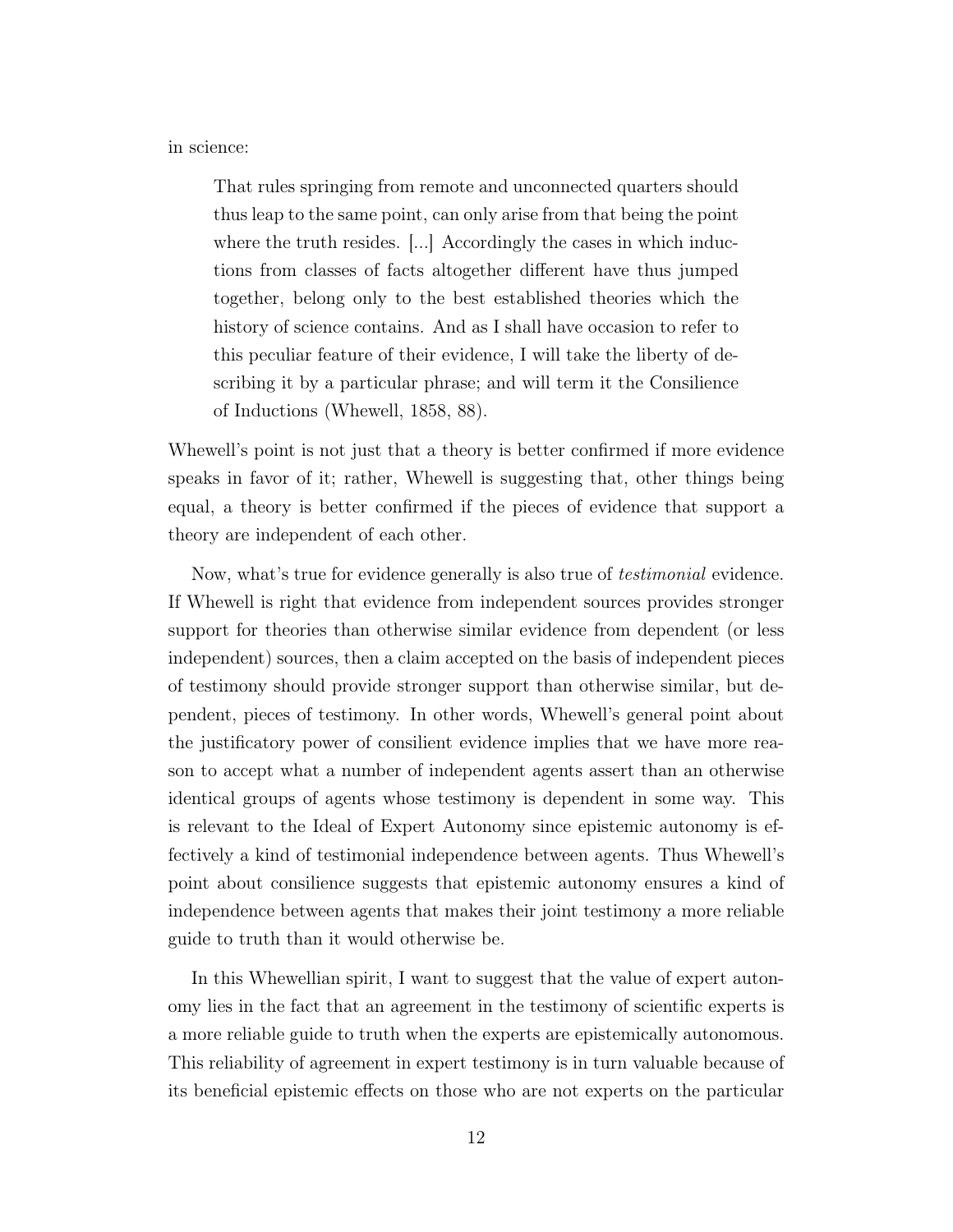issue in question. In particular, it enables experts in other domains to rely on such testimony in their own research, which promotes cumulative intellectual progress; similarly, it enables laypeople to safely rely on agreement in expert testimony in applying the results of experts' investigations, e.g. in technology and policy-making, which increases the applicability of these results. In sum:

The Whewellian Rationale: Expert autonomy is *pro tanto* valuable because, and in so far as, (W1) agreement in expert testimony is more reliable when experts are more epistemically autonomous<sub>A</sub>, and  $(W2)$  increased reliability of such agreement promotes cumulative intellectual progress and safe applications of expert inquiry.

I have separated the Whewellian Rationale into two separate claims, (W1) and (W2), because I will argue for each claim separately (in §3.2 and §3.3 respectively).

Before I do that, however, let me emphasize that the Whewellian Rationale locates only a pro tanto value in expert autonomy. As such, this value will have to be weighed against other considerations in determining whether expert autonomy is valuable *all things considered*. In particular, it is plausible that increasing epistemic autonomy among experts would reduce the amount of agreement among them and/or slow down the process of them reaching agreement. If so, the value located by the Whewellian Rationale could be outweighed by the costs of having fewer hypotheses on which the experts agree at a given time. This is not an objection to the Whewellian Rationale, since it does not purport to show that the value of expert autonomy cannot be outweighed by other considerations. One might of course wonder whether there is a way of determining exactly under what circumstances the pro tanto value of expert autonomy would be outweighed in this way. While this would be a worthwhile task, I will not offer any suggestions for how to do it below. Thus, as far as this paper is concerned, we will have to rest content with showing that expert autonomy is pro tanto valuable, regardless of the circumstances under which it is also valuable all things considered.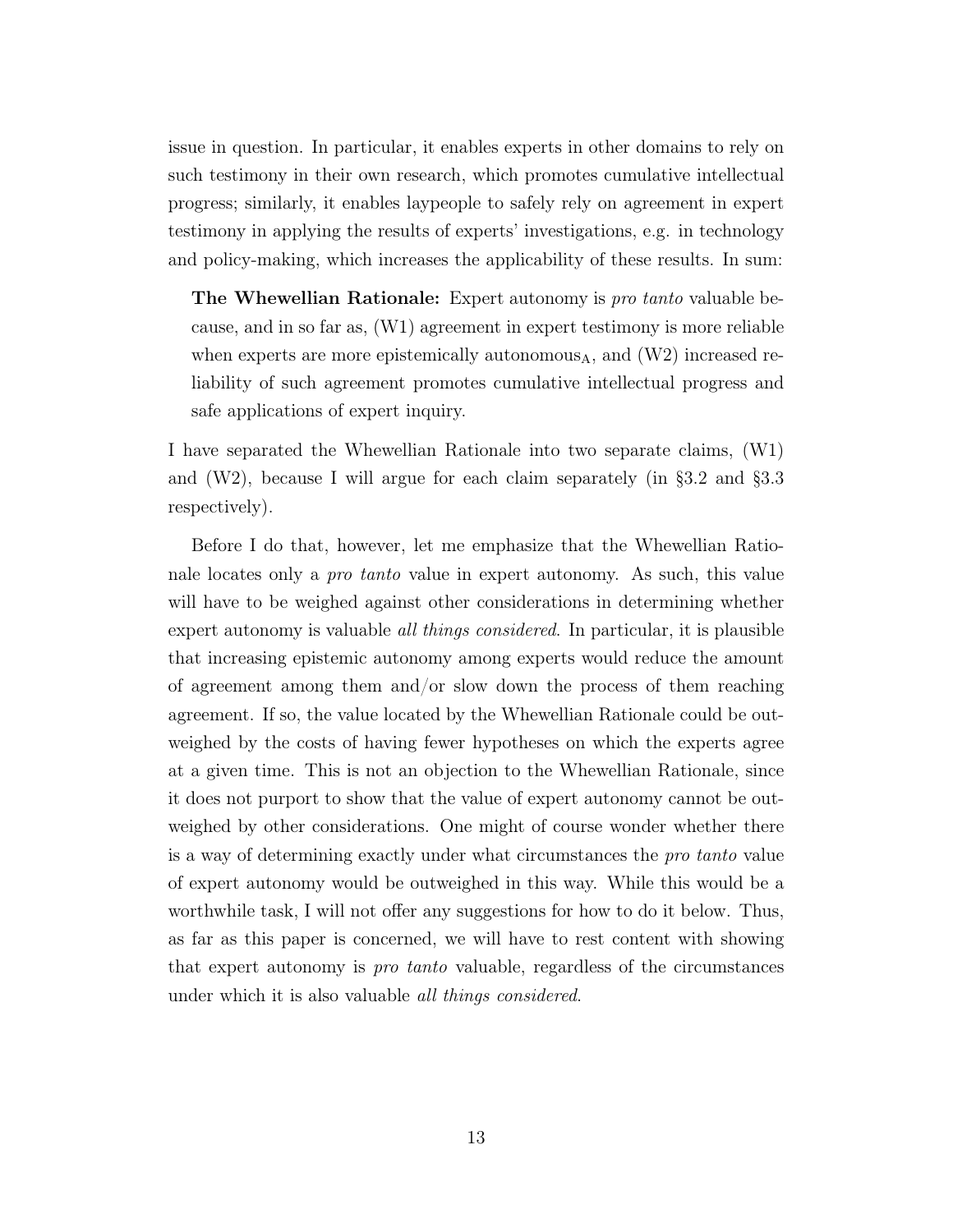#### 3.2 How Expert Autonomy Enhances Joint Reliability

(W1) in effect holds that agreement between epistemically autonomous experts is a more reliable indicator of truth than agreement between less autonomous, but otherwise identical, experts. Since agreement between epistemically autonomous experts amounts to a kind of testimonial consilience, which is a special case of what is arguably an especially powerful type of inductive evidence, (W1) already has considerable prima facie plausibility. This section bolsters this intuition by providing a rigorous probabilistic argument for (W1). The argument proceeds by comparing the probability that a hypothesis  $H$  is true given that a group of (somewhat) autonomous agents all attest to its truth, with the probability that  $H$  is true given that an otherwise identical group of less autonomous agents do the same. As we shall see, it can be shown that the probability for  $H$  is higher given agreement among more autonomous experts than given agreement among their less autonomous counterparts.

To set up the argument, the first thing to do is to find a way to represent in a probabilistic framework the assumption that one group of experts exhibits more epistemic autonomy than another group.<sup>14</sup> Recall that epistemic autonomy<sub>A</sub> with regard to some proposition  $H$  is defined in terms of the extent to which an agent's acceptance of  $H$  is not *directly influenced* by another's acceptance of  $H$ . This direct influence of one agent's acceptance of  $H$  on another's translates straightforwardly into a probabilistic framework in terms of the extent to which one agent's acceptance of  $H$  is *positively dependent* on the other agent's acceptance of  $H$ . In probability theory, a collection of  $n$ 

<sup>&</sup>lt;sup>14</sup>The probabilistic conception of epistemic autonomy that I propose below is closely analogous to a measure of evidential independence that was informally proposed by Howson and Urbach (1989, 114), and later formalized and generalized by Wayne (1995, 112-113) and Myrvold (1996, 661-662) (for discussion, see e.g. Fitelson, 2001; Bovens and Hartmann, 2003; Wheeler, 2009; Claveau, 2013; McGrew, 2016) and to Shogenji's (1999, 338-340) measure of coherence among propositions (for discussion, see e.g. Akiba, 2000; Shogenji, 2001; Fitelson, 2003; Olsson, 2005; Schupbach, 2008, 2011). Of course, I am interested here not in the adequacy of these measure of evidential independence and coherence, but in whether an analogous measure can be used to account for the value of epistemic autonomy. Although the literatures on these measures are voluminous, I have not been able to find analogues of the results discussed below for epistemic autonomy. (Another natural place to look for analogous results is the literature on the Condorcet Jury Theorem (CJT). Footnote 18 explains why the CJT is not in fact suitable for our purposes here.)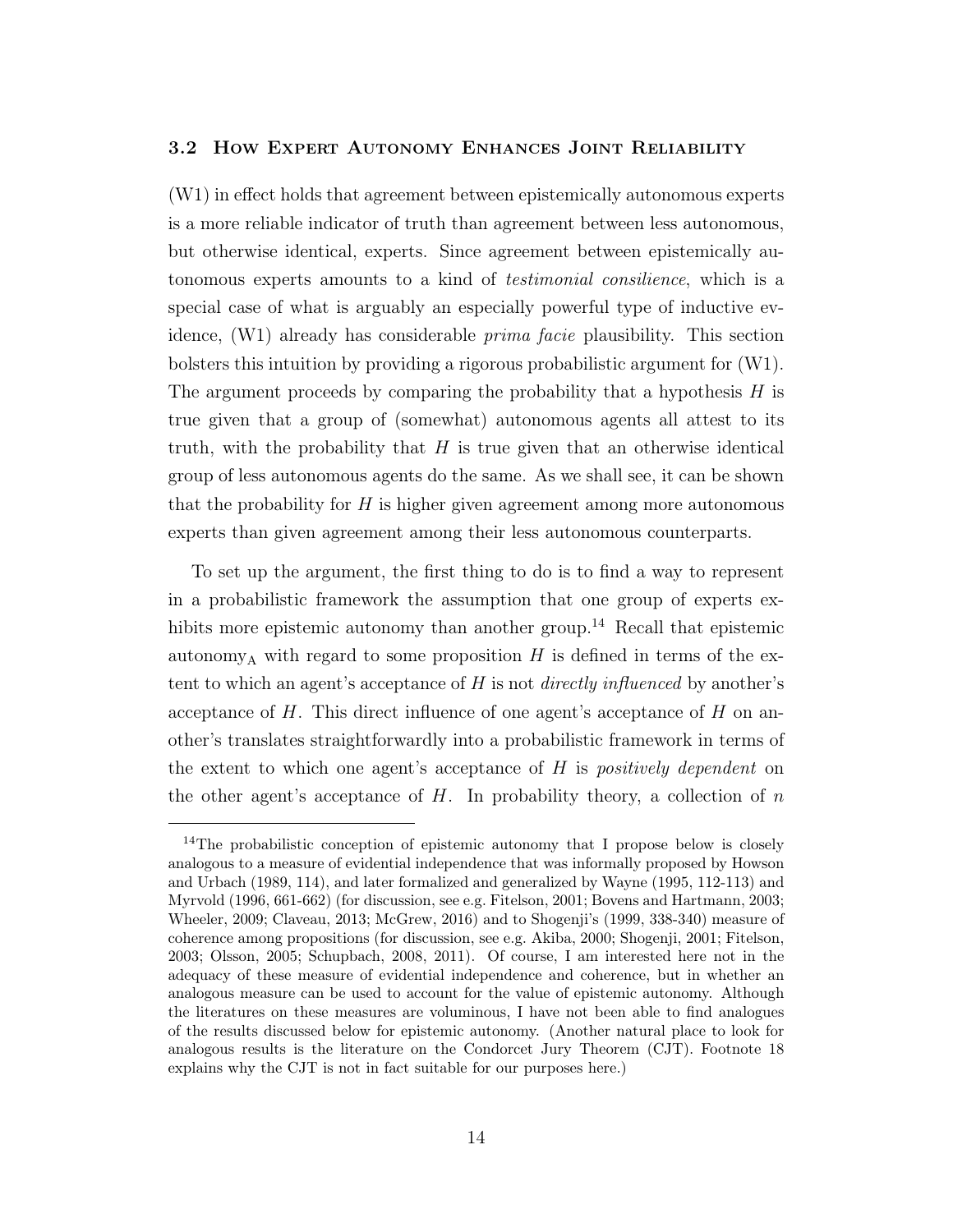propositions,  $P_1, ..., P_n$ , are said to be (positively) dependent just in case the probability of their conjunction is greater than the product of their individual probabilities, i.e. just in case:

$$
Pr\left(\bigwedge_{i=1}^{n} P_i\right) > \prod_{i=1}^{n} Pr(P_i)
$$
 (1)

This is a *binary*, as opposed to *graded*, notion of probabilistic dependence – it tells us when some propositions exhibit any probabilistic dependence at all, but it doesn't tell us how much dependence there is between them. Since epistemic autonomy admits of degrees (cf. section 2), we need a graded, rather than merely a binary, notion of dependence. Fortunately, however, we can define a graded notion of dependence,  $Dep(P_1, ..., P_n)$ , as the ratio of the left-hand side of (1) to its right-hand side:

$$
Dep(P_1, ..., P_n) = \frac{Pr\left(\bigwedge_{i=1}^n P_i\right)}{\prod_{i=1}^n Pr(P_i)}
$$
\n(2)

We can use this graded notion of dependence to compare how much probabilistic dependence there is in two collections of propositions of equal size.<sup>15</sup>

The idea, then, is to represent the relative epistemic autonomy of two otherwise identical groups of experts in terms of the degree to which their acceptance of  $H$  is dependent on each other's acceptance – where a greater degree of dependence corresponds to a lesser degree of autonomy. Thus, where  $X_i(H, E)$ ' denotes the proposition that an expert  $X_i$  with evidence E accepts H, we say that a group of experts  $X_1^A, ..., X_n^A$  exhibits more epistemic autonomy with respect to H and E than an otherwise similar group of experts  $X_1^B, ..., X_n^B$ just in case:

$$
Dep(X_1^A(H, E), ..., X_n^A(H, E)) < Dep(X_1^B(H, E), ..., X_n^B(H, E)) \tag{3}
$$

<sup>&</sup>lt;sup>15</sup>Notice that we can use our graded notion of dependence to define binary notions of dependence and independence:  $P_1, ..., P_n$  are positively dependent iff  $Dep(P_1, ..., P_n) > 1$ , negatively dependent iff  $Dep(P_1, ..., P_n) < 1$ , and (mutually) independent otherwise. Thus we obtain (1) as a special case.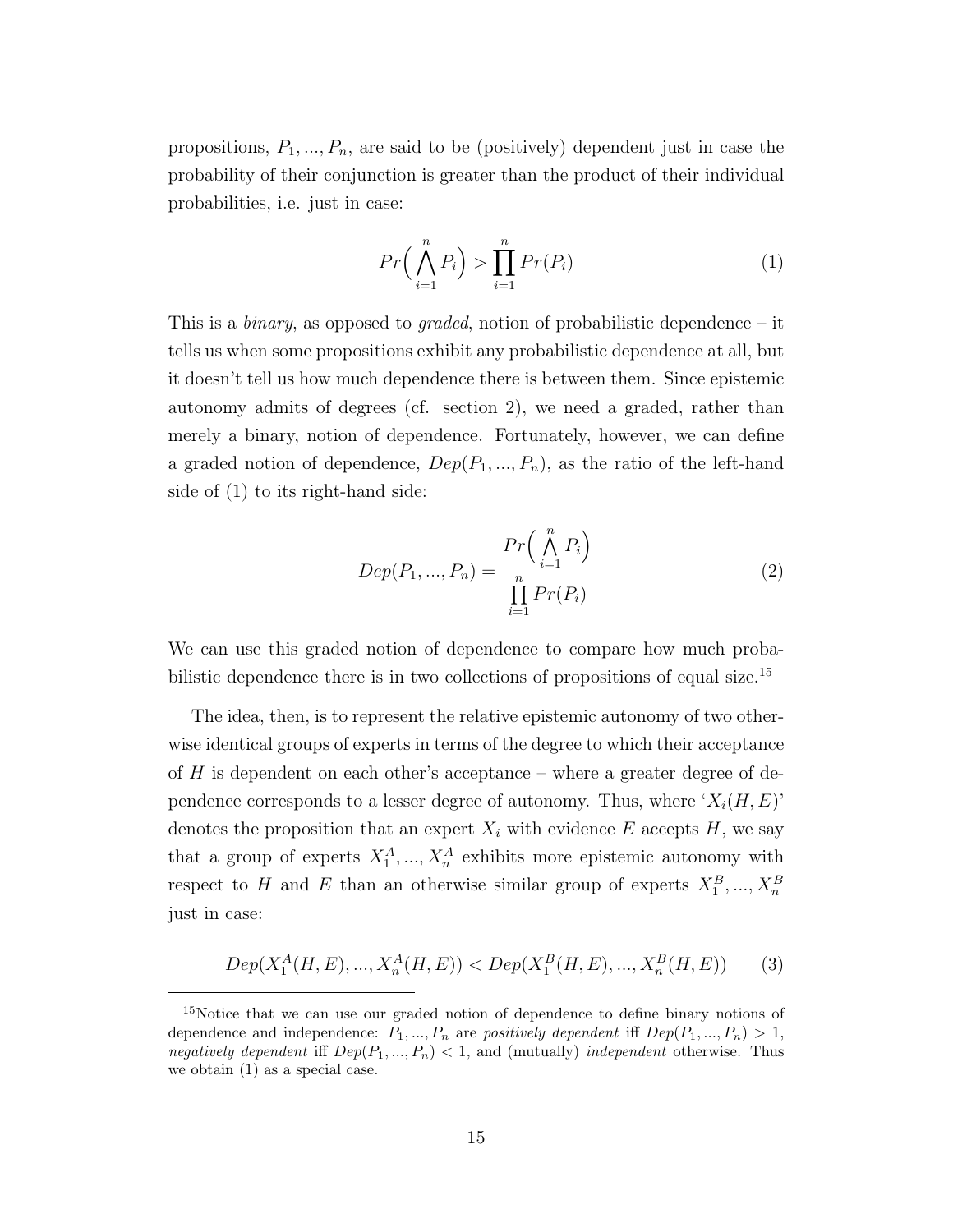Now, since this explication of comparative degrees of expert autonomy appeals to probabilities, the question arises how these probabilities should be interpreted. So far we have been concerned with explicating what it is for groups of experts to really be more and less autonomous, so these probabilities must be interpreted as referring to something more objective than a particular rational agent's subjective probability assignments, e.g. objective chances or frequencies. However, in so far as a particular rational agent is aware that the relevant objective chances or frequencies satisfy the inequality in (3), the principal principle (in case of objective chances) or the principle of direct inference (in the case of frequencies) ensures that the agent's subjective credences satisfy (3) as well. Thus, in what follows, I will assume that a rational agent's subjective probability assignments satisfy this condition – and, more generally, that such an agent's probability assignments reflect her knowledge of objective chances and frequencies.<sup>16</sup>

What I will seek to show is that, for such a rational agent, agreement among the more autonomous experts  $X_1^A, ..., X_n^A$  is, *other things being equal*, a greater indicator of the truth than agreement among their less autonomous counterparts,  $X_1^B$ , ...,  $X_n^B$ . So, suppose first that other things are indeed equal; in particular, suppose that our agent is aware that, given that  $H$  is true, the two groups of experts are equally likely to agree that  $H$  is true:

$$
Pr\left(\bigwedge_{i=1}^{n} X_{i}^{A}(H, E)\middle| H\right) = Pr\left(\bigwedge_{i=1}^{n} X_{i}^{B}(H, E)\middle| H\right)
$$
\n<sup>(4)</sup>

Suppose also that our agent is aware that, individually, the corresponding experts in each group are equally likely to accept  $H$  in light of  $E$ :

$$
Pr(X_i^A(H, E)) = Pr(X_i^B(H, E)), \text{ for } 1 \le i \le n. \tag{5}
$$

<sup>&</sup>lt;sup>16</sup>I will also assume in what follows that all propositions have positive probability (which ensures that  $Dep(P_1, ..., P_n)$  is always well-defined). Since rationality is often taken to prohibit assignments of extreme probabilities (i.e. probabilities zero and one), this assumption can be thought of as built into the requirement that the relevant agent is rational; alternatively, this assumption can be viewed as a restriction of the argument given below – leaving it as an open question whether the argument can be extended to notions of dependence that allow for zero-probability events.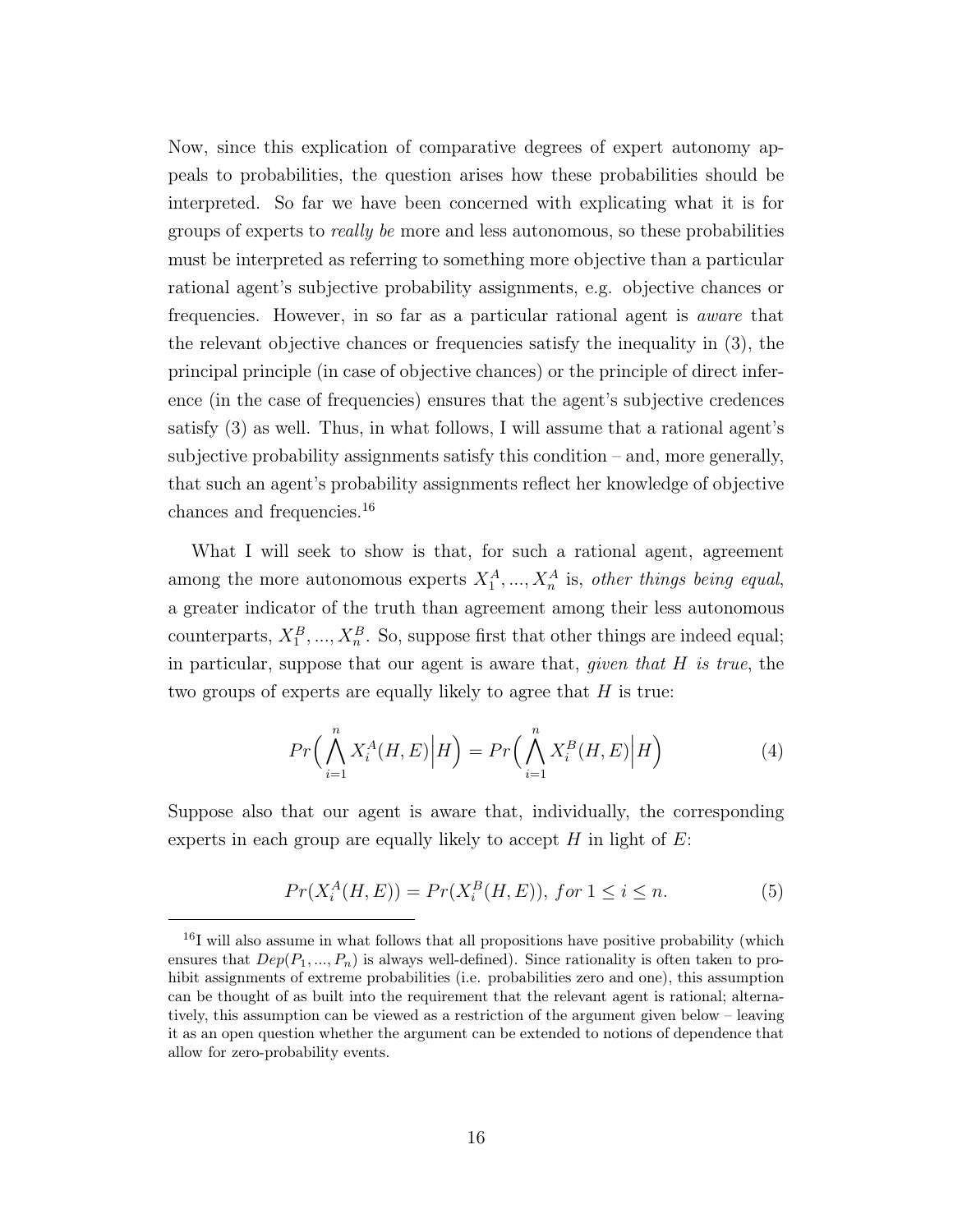Under these *ceteris paribus* conditions, it can be shown that (3) entails:

$$
Pr\left(H\Big|\bigwedge_{i=1}^{n} X_i^A(H,E)\right) > Pr\left(H\Big|\bigwedge_{i=1}^{n} X_i^B(H,E)\right) \tag{6}
$$

I.e., the probability that  $H$  is true is greater given an agreement among the more autonomous experts  $X_1^A, ..., X_n^A$  than it is given an agreement among their less autonomous counterparts  $X_1^B, ..., X_n^B$ <sup>17</sup> In sum, then, if two pairs of respectively more and less autonomous experts are otherwise identical in relevant respects – in that the two groups are equally likely to agree on the truth, and each expert is individually equally likely to accept a given hypothesis H as the expert's counterpart in the other group – then agreement on  $H$  among

$$
\frac{Pr\Big(\bigwedge_{i=1}^n X_i^A(H,E)\Big)}{\prod\limits_{i=1}^n Pr\big(X_i^A(H,E)\big)} < \frac{Pr\Big(\bigwedge_{i=1}^n X_i^B(H,E)\Big)}{\prod\limits_{i=1}^n Pr\big(X_i^B(H,E)\big)}
$$

Given  $(5)$ , the denominators on each side of this are equal, so we have:

$$
Pr\Big(\bigwedge_{i=1}^{n} X_{i}^{A}(H, E)\Big) < Pr\Big(\bigwedge_{i=1}^{n} X_{i}^{B}(H, E)\Big)
$$

Since  $Pr(H) \neq 0$  (see footnote 16), we preserve the inequality when multiplying both sides with  $Pr(H)$ :

$$
Pr(H) \times Pr\left(\bigwedge_{i=1}^{n} X_i^A(H, E)\right) < Pr(H) \times Pr\left(\bigwedge_{i=1}^{n} X_i^B(H, E)\right)
$$

Rearranging, we get:

$$
\frac{Pr(H)}{Pr\left(\bigwedge_{i=1}^{n} X_i^A(H, E)\right)} > \frac{Pr(H)}{Pr\left(\bigwedge_{i=1}^{n} X_i^B(H, E)\right)}
$$

Given (4), we preserve the inequality when multiplying each side with the corresponding side of (4), obtaining:

$$
\frac{Pr(H) \times Pr\left(\bigwedge_{i=1}^{n} X_i^A(H, E)\middle| H\right)}{Pr\left(\bigwedge_{i=1}^{n} X_i^A(H, E)\right)} > \frac{Pr(H) \times Pr\left(\bigwedge_{i=1}^{n} X_i^B(H, E)\middle| H\right)}{Pr\left(\bigwedge_{i=1}^{n} X_i^B(H, E)\right)}
$$

By Bayes's Theorem, this is equivalent to (6).

<sup>&</sup>lt;sup>17</sup> *Proof:* We prove that  $(3)$ ,  $(4)$ , and  $(5)$  jointly entail  $(6)$ . First note that by our definition of graded dependence, (3) is equivalent to: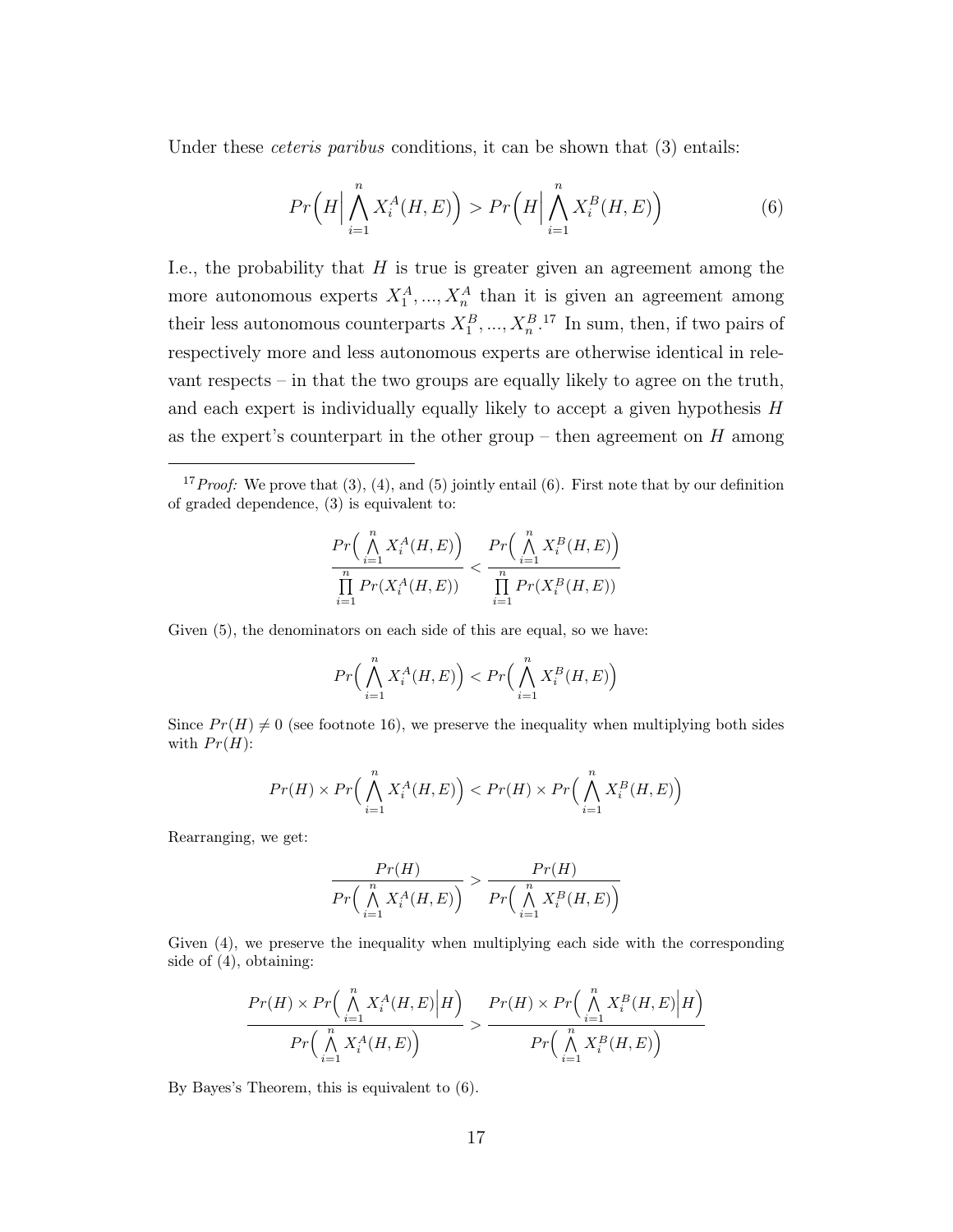the autonomous experts is a more reliable guide to  $H$ 's truth. In this sense, epistemic autonomy among experts increases the probability that agreed-upon theories are true, other things being equal.<sup>18</sup>

One might of course question whether the two ceteris paribus conditions – i.e., equations (4) and (5) – describe features that can and should be held constant in a comparison between groups with different degrees of epistemic autonomy. Let's consider these conditions in reverse order. Equation (5) requires that, taken one by one, the individual members of the two groups are exactly comparable with regard to how likely they are to accept  $H$  regardless of its truth (i.e. not conditional on  $H$ ). Somewhat more precisely, it requires that the members of each group can be paired, one-to-one, with the members of the other group in such a way that the paired agents be equally likely to accept  $H$  regardless of whether it is true. As I interpret this condition, it requires that any bias for or against accepting  $H$  held by an agent in one of

#### Condorcet Jury Theorem (CJT): If

- (a) each member of a group is more likely than not to reach a correct conclusion (Competence), and
- (b) the probabilities of each member reaching a correct conclusion are independent (Independence),

then the probability that the majority has reached a correct conclusion (i) increases with the size of the group, and (ii) converges to one as the group's size goes to infinity.

Condition  $(b)$  – Independence – might seem close enough to what I have called 'epistemic autonomy', so it might seem as if the CJT shows how epistemic autonomy increases group reliability in the relevant way. (Something like this suggestion is made in a different context by Hazlett (2016, 134-7).)

In fact, however, the CJT is not suitable as part of an argument for  $(W1)$ . One immediate problem is that Independence is an extremely demanding (binary) condition, which effectively applies only when there is no influence at all between the agents in a given group. This by itself is not a major problem, for there are generalizations of the CJT which do apply for lesser degrees of independence (e.g., Boland, 1989; Boland et al., 1989; Berg, 1993). The more serious problem is that the CJT tells us about the reliability of a group as a function of the group's size (given Competence and Independence, or some fixed degrees thereof), but we are not interested in how reliability varies with size of the group. Instead, we are concerned with how reliability varies with degrees of epistemic autonomy, i.e. degrees of 'independence'. Since this factor is a constant in the CJT, the theorem simply doesn't tell us what we want to know.

<sup>18</sup>This result may remind some readers of the idea, often associated with Condorcet's Jury Theorem (CJT), that under certain conditions a group of independent and individually competent agents is more likely to be correct in a majority vote than any of the group's proper subsets. One might even think that the argument above implicitly appeals to the CJT. To see why, consider an informal statement of the theorem: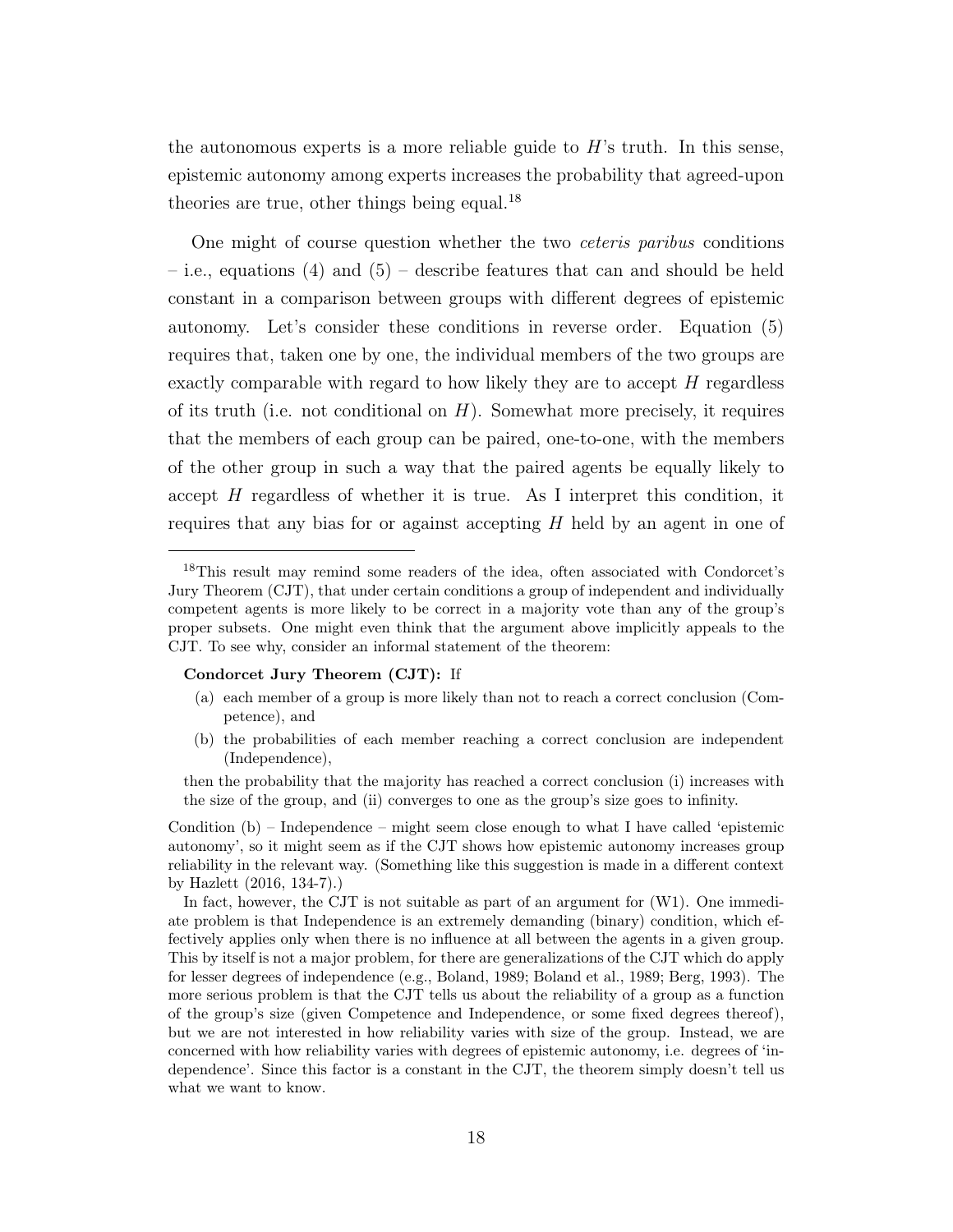the groups is matched by a corresponding bias in an agent in the the other group. This is clearly something that can be held constant even when the two groups exhibit different degrees of epistemic autonomy, since the epistemic autonomy exhibited by a group is not a matter of how biased or unbiased each of its members are regarding  $H$ . Furthermore, note that if this condition is violated, we would be comparing groups with different individual biases regarding  $H$ , which could easily translate into a difference in the likelihoods that all the members of each group accept  $H$ . Thus this is exactly the type of factor that ought to be held constant as we compare what a consensus in groups with more versus less epistemic autonomy tells us about whether  $H$  is likely to be true.

Next consider equation  $(4)$ . It requires that, conditional on H being true, the two groups of experts are equally likely to agree that  $H$  is true. My reason for including this as a ceteris paribus condition is that if one of the group is more likely to agree that  $H$  is true when  $H$  is indeed true, then this would already favor that group's consensus over the other group's as an indicator of the truth regarding  $H$  – regardless of the degree to which the two groups are epistemically autonomous. For example, one way in which (4) could fail is if one of the groups was simply more knowledgeable about the sorts of issues that arise regarding how to evaluate  $H$  (e.g. because they have more experience of evaluating similar hypotheses). This is clearly the sort of factor that we want to hold fixed in a comparison of how reliable a guide to truth an agreement in groups of more versus less autonomous experts would be. Hence it certainly seems desirable to impose the restriction described by equation (4) in our comparison of more and less epistemically autonomous groups of experts.

One might still worry that this requirement is implausible or rarely satisfied for groups of agents that exhibit different degrees of epistemic autonomy. If so, the epistemic value of expert autonomy might seem to be based on an unrealistic idealization. It is thus of interest to note that (6) can also be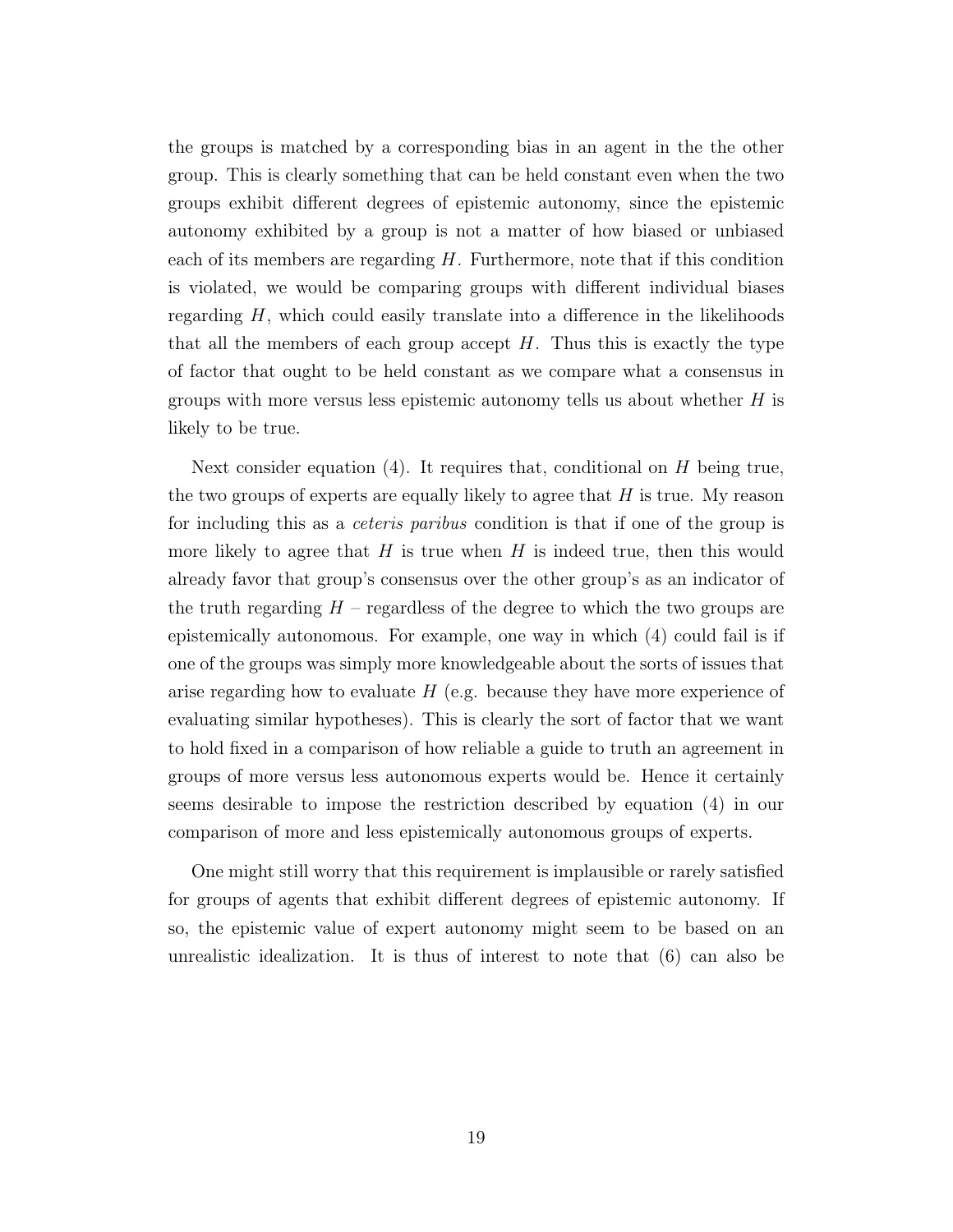derived without (4) given the following condition:

$$
\frac{Dep(X_1^B(H, E), ..., X_n^B(H, E))}{Dep(X_1^A(H, E), ..., X_n^A(H, E))} > \frac{Pr\left(\bigwedge_{i=1}^n X_i^B(H, E) \middle| H\right)}{Pr\left(\bigwedge_{i=1}^n X_i^A(H, E) \middle| H\right)}
$$
(7)

In other words, (4) can be replaced with the condition that the ratio of dependence in the more versus less autonomous group must be greater than the ratio of their corresponding likelihoods of agreeing on  $H$ , conditional on  $H$ being true.<sup>19</sup> This additional result tells us that even when the likelihoods of the two groups agreeing on H given that H is true are unequal – e.g. because the less autonomous group is simply more knowledgeable regarding  $H$  – this can be outweighed by a corresponding difference in the degree of epistemic autonomy exhibited by the two groups. Put differently, a consensus among a more autonomous group of experts would be a more reliable guide to truth even when such a group is less likely to agree on the truth than a corresponding group of less autonomous experts, provided that the former's degree of autonomy exceeds that of the latter's to a sufficiently high degree.

$$
\frac{\Pr\left(\bigwedge_{i=1}^{n} X_i^B(H, E)\right) / \prod_{i=1}^{n} \Pr(X_i^B(H, E))}{\Pr\left(\bigwedge_{i=1}^{n} X_i^A(H, E)\right) / \prod_{i=1}^{n} \Pr(X_i^A(H, E))} > \frac{\Pr\left(\bigwedge_{i=1}^{n} X_i^B(H, E)\middle|H\right)}{\Pr\left(\bigwedge_{i=1}^{n} X_i^A(H, E)\middle|H\right)}
$$

By (5), this simplifies to:

$$
\frac{Pr\left(\bigwedge_{i=1}^{n} X_{i}^{B}(H,E)\right)}{Pr\left(\bigwedge_{i=1}^{n} X_{i}^{A}(H,E)\right)} > \frac{Pr\left(\bigwedge_{i=1}^{n} X_{i}^{B}(H,E) \middle| H\right)}{Pr\left(\bigwedge_{i=1}^{n} X_{i}^{A}(H,E) \middle| H\right)}
$$

Rearranging and multiplying both sides by  $Pr(H)$ , we get:

$$
\frac{Pr(H) \times Pr\left(\bigwedge_{i=1}^{n} X_i^A(H, E)\middle| H\right)}{Pr\left(\bigwedge_{i=1}^{n} X_i^A(H, E)\right)} > \frac{Pr(H) \times Pr\left(\bigwedge_{i=1}^{n} X_i^B(H, E)\middle| H\right)}{Pr\left(\bigwedge_{i=1}^{n} X_i^B(H, E)\right)}
$$

Which is equivalent to (6) by Bayes's Theorem.

<sup>&</sup>lt;sup>19</sup> Proof: We prove that (5) and (7) jointly entail (6). Given our definition in (2), (7) can be written as follows: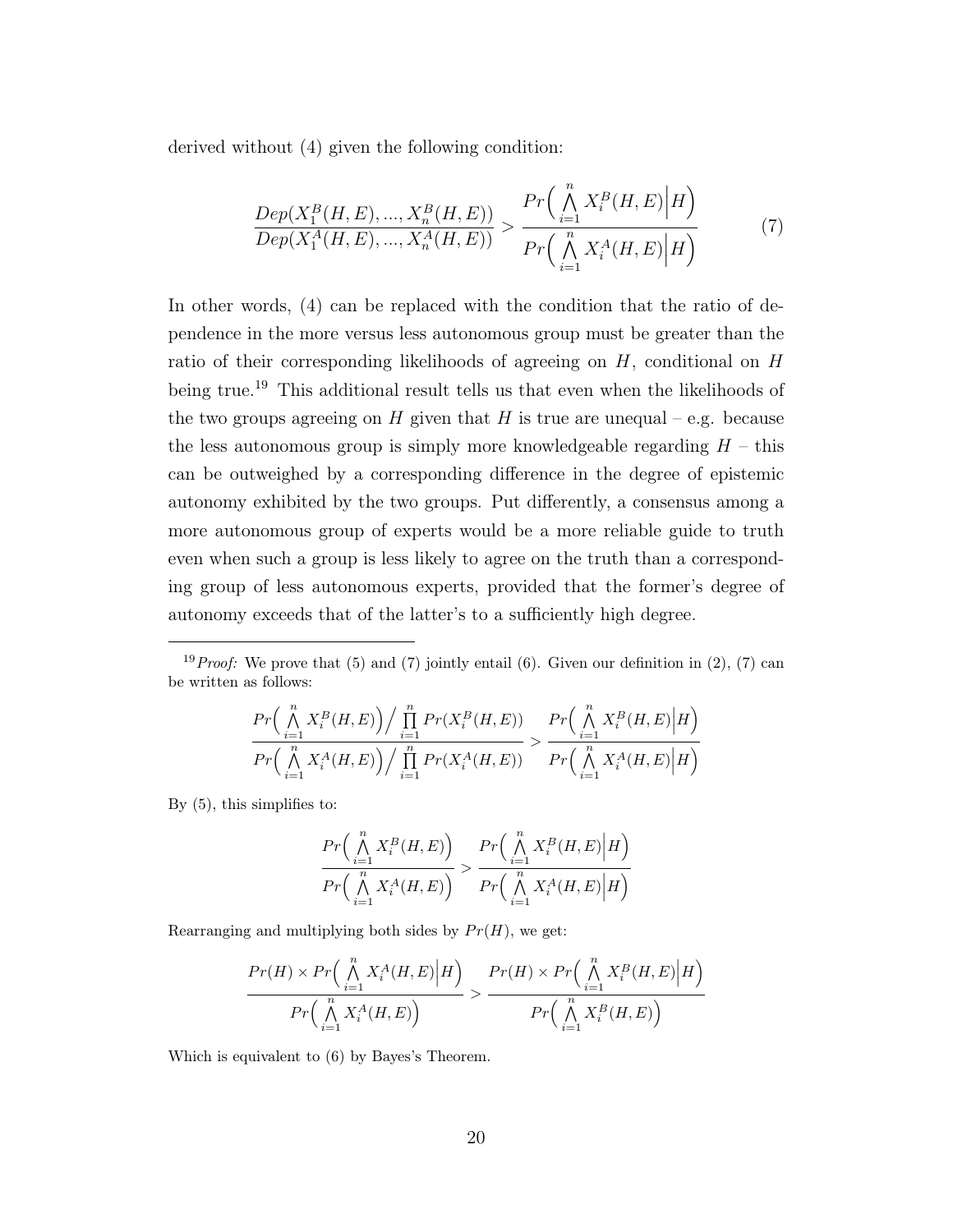## 3.3 What Good is Reliability of Expert Agreement?

Having seen how epistemic autonomy increases the reliability of expert agreement via a kind of testimonial consilience, the next thing to consider is why this kind of reliability is something worth having in expert groups. Clearly, the answer will have something to do with the fact that we look to experts to provide us with correct information about issues falling within their domain of expertise. But it is worth digging a little deeper here, asking ourselves why it's so important that the claims on which experts within some domain are in agreement can reliably be taken as true. As alluded to before, I want to suggest that there are two importantly different considerations here.

On the one hand, reliability of expert agreement is crucial to laypeople who rely on expert opinion as a source of information. Consider, for example, the way in which scientific results communicated by experts are used in policy making processes, including public policy. In contexts of that sort, agreement among experts must be taken to be reliable in order for their testimony to serve its purpose as a basis for policy. For example, consider the frequentlycited consensus on anthropogenic climate change – the theory that human influence is a significant contributing cause of the recent rise in mean global temperatures. Reliability of expert agreement is valuable, in part, because we want to be able to cite expert agreements of this kind in arguments that the agreed-upon theories are indeed true (or likely to be true). If agreement among experts were not a reliable guide to truth, scientifically-informed public policy would be more-or-less impossible in its current form.

On the other hand, reliability of expert agreement is also valuable to other experts, i.e. experts whose domain of expertise does not overlap with that of the agreeing experts. Increasing specialization in nearly all fields of inquiry makes it impossible for anyone to be an expert outside a relatively limited domain. Thus, any expert in some domain  $D_i$  will be a non-expert with regard to some other domain  $D_j$ . At the same time, results from the other domain  $D_j$  will often be highly relevant to the expert's work in her own domain  $D_i$ ,

<sup>&</sup>lt;sup>20</sup>This is a familiar point. See, e.g., Hardwig (1985, 1991), Thagard (1997), Wray (2002), and Andersen and Wagenknecht (2013).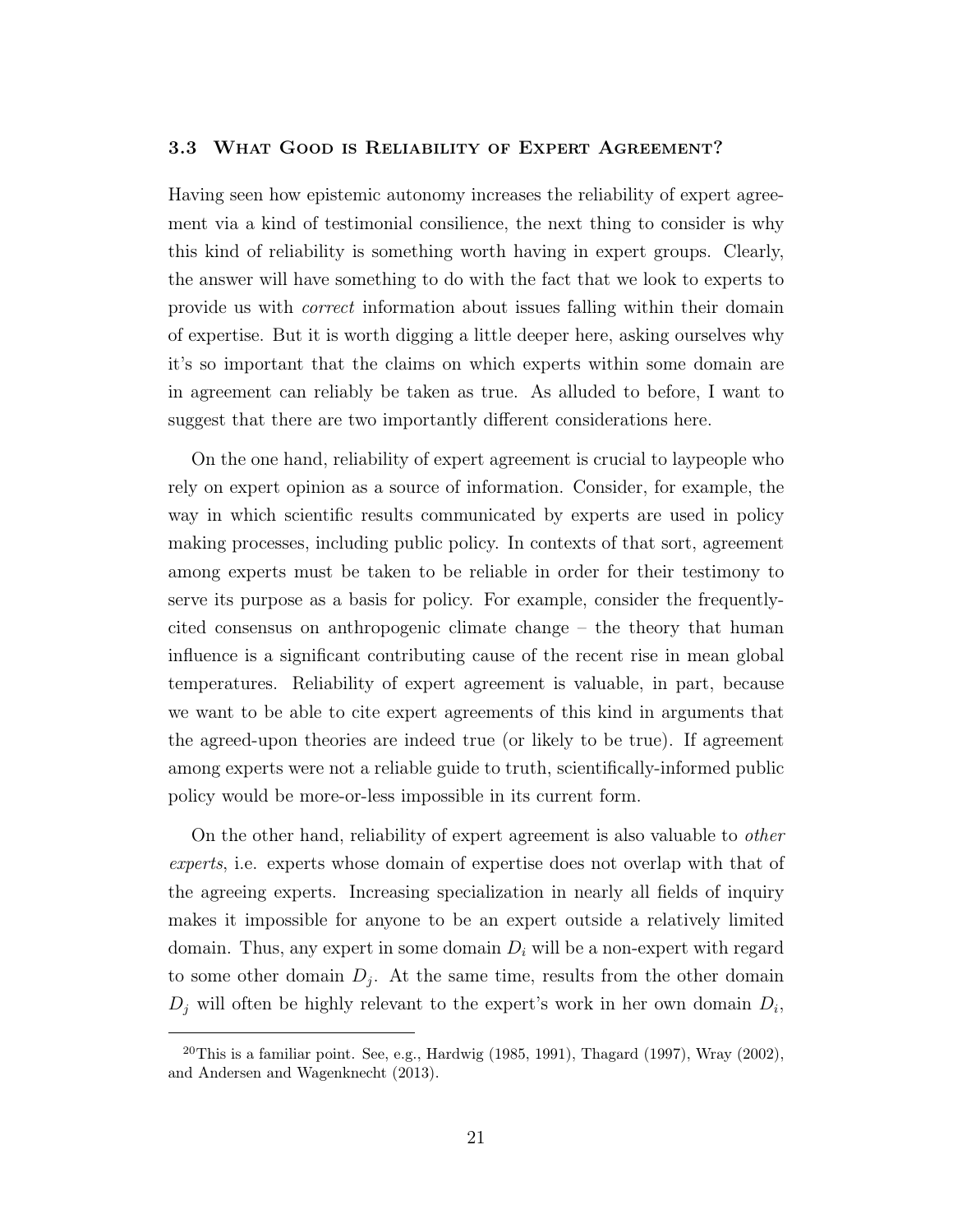such that our  $D_i$ -expert is in many ways forced to rely on the testimony of  $D_i$ experts in order to make progress in her own investigations.<sup>20</sup> In so far as our  $D_i$ -expert seeks correct information about  $D_j$ , she will rely only on what  $D_j$ experts agree on; but of course that will only be reliable information in so far this kind of expert agreement is a reliable indicator of truth. So, a  $D_i$ -expert can only trust information from  $D_j$ -experts in so far as agreement among the latter is a reliable indicator of truth. Since relying on experts' testimony in this way is indispensable to almost all contemporary inquiry, reliability of expert agreement is vital for cumulative intellectual progress.

It is worth emphasizing just how common it is for experts in different domains to rely on each other's work in this way, and thus how important it is for intellectual progress that groups of experts provide reliable testimony. Consider, for example, a theoretical astrophysicists who specializes in *cosmic* rays, high-energy radiation which originates outside of the Earth's atmosphere. Being a theoretical astrophysicist, she will not herself have made the empirical observations or constructed the data models on the basis of which her theories are constructed. Instead, she will rely on information on which there is agreement among her colleagues in observational astrophysics. Similarly, since cosmic rays are thought to consist of photons and other high-energy particles, theoretical research into cosmic rays frequently appeal to recent research in particle physics. However, while astrophysicists will be knowledgable about large-scale physical theories such as the general relativity, they are rarely experts on recent developments within particle physics,  $2<sup>1</sup>$  so they are typically forced to rely on what other experts agree on when their own research appeals to specific results about high-energy particles. Finally, like almost all other natural scientists, astrophysicists frequently rely on the expert opinions of mathematicians for theorems and derivations relevant to their own research.

In sum, then, reliability of expert agreement is valuable in at least two ways, viz. in (a) undergirding reliable application of expert knowledge, e.g. in public policy, and (b) promoting intellectual progress through reliable inter-domain

 $21$ Although there are notable exceptions, such as Samuel Ting at Princeton. Ting received the Nobel prize in physics for work on particle physics in 1976, but now leads a massive research project on cosmic rays (The Alpha Magnetic Spectrometer, AMS-02).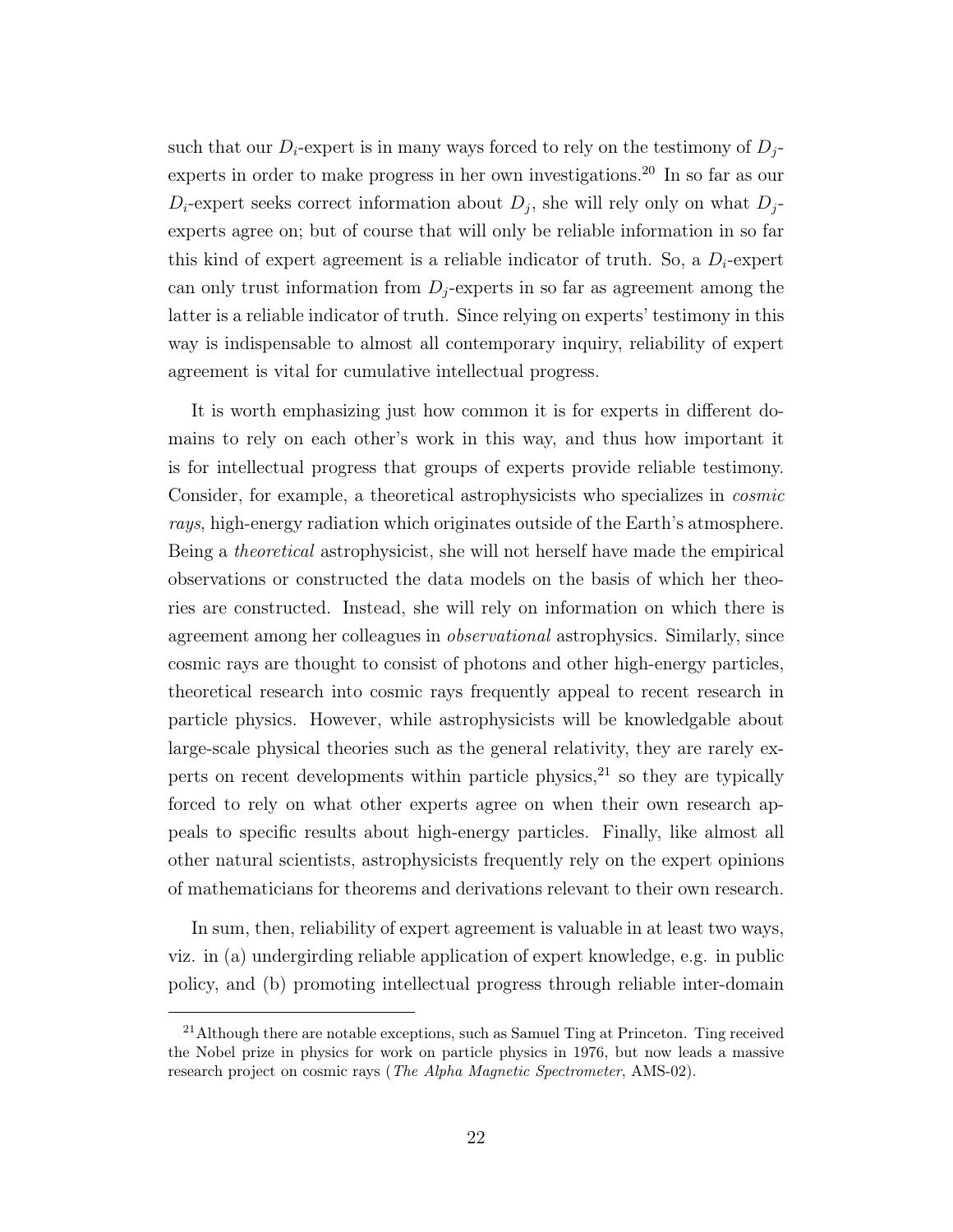communication between experts. Given the probabilistic argument presented earlier, this confers value on expert autonomy since agreement among more autonomous experts is a more reliable indicator of truth than agreement among less autonomous, but otherwise identical, experts. In this way, epistemic autonomy has a kind of instrumental value as a means to promoting reliable applications of expert knowledge and cumulative intellectual progress.

## 4 Conclusion

I began with the observation that there seems to be a sense in which, ideally, experts should make up their own minds about issues that fall within their domain of expertise, as opposed to following the opinions of their fellow experts. Partly in response to Zagzebski's anti-egoistic argument that privileging one's own belief-forming mechanisms would be incoherent, I provided an interpretation of this idea by appealing to the notion of expert acceptance – the Ideal of Expert Autonomy. I then argued that, all other things being equal, this kind of epistemic autonomy among experts makes their joint testimony more reliable, which in turn brings epistemic benefits both to laypeople and to experts in other fields – the Whewellian Rationale. In closing, it is worth drawing out how this support the general idea, endorsed by many social epistemologists, that the epistemic prescriptions appropriate for individuals may not serve the epistemic purposes of the groups such individuals comprise.<sup>22</sup> According to the Whewellian Rationale, the value of epistemic autonomy does not consist in its being epistemically beneficial for the individual autonomous experts themselves. Rather, the value of this kind of autonomy is distinctively social in two distinct senses of the term: First, the epistemic benefits of expert

<sup>22</sup>A systematic discussion of this idea is provided by Mayo-Wilson, Zollman and Danks, who refer to it as the *Independence Thesis* (Mayo-Wilson et al., 2011, 654). Another wellknown argument for something like this idea is provided by Kitcher (1990, 1993) and Strevens (2003), who argue that a scientific community as a whole is more likely to discover truths when each scientist in it strives only for personal credit, rather than aiming to discover the truth. Similarly, Zollman (2007, 2010) argues that under certain conditions, groups of individuals who ignore certain information from other members will be more reliable than groups in which such information flows freely. Finally, Bishop (2005) argues that the respective principles of social and individual rationality recommend distinct, and indeed inconsistent, beliefs.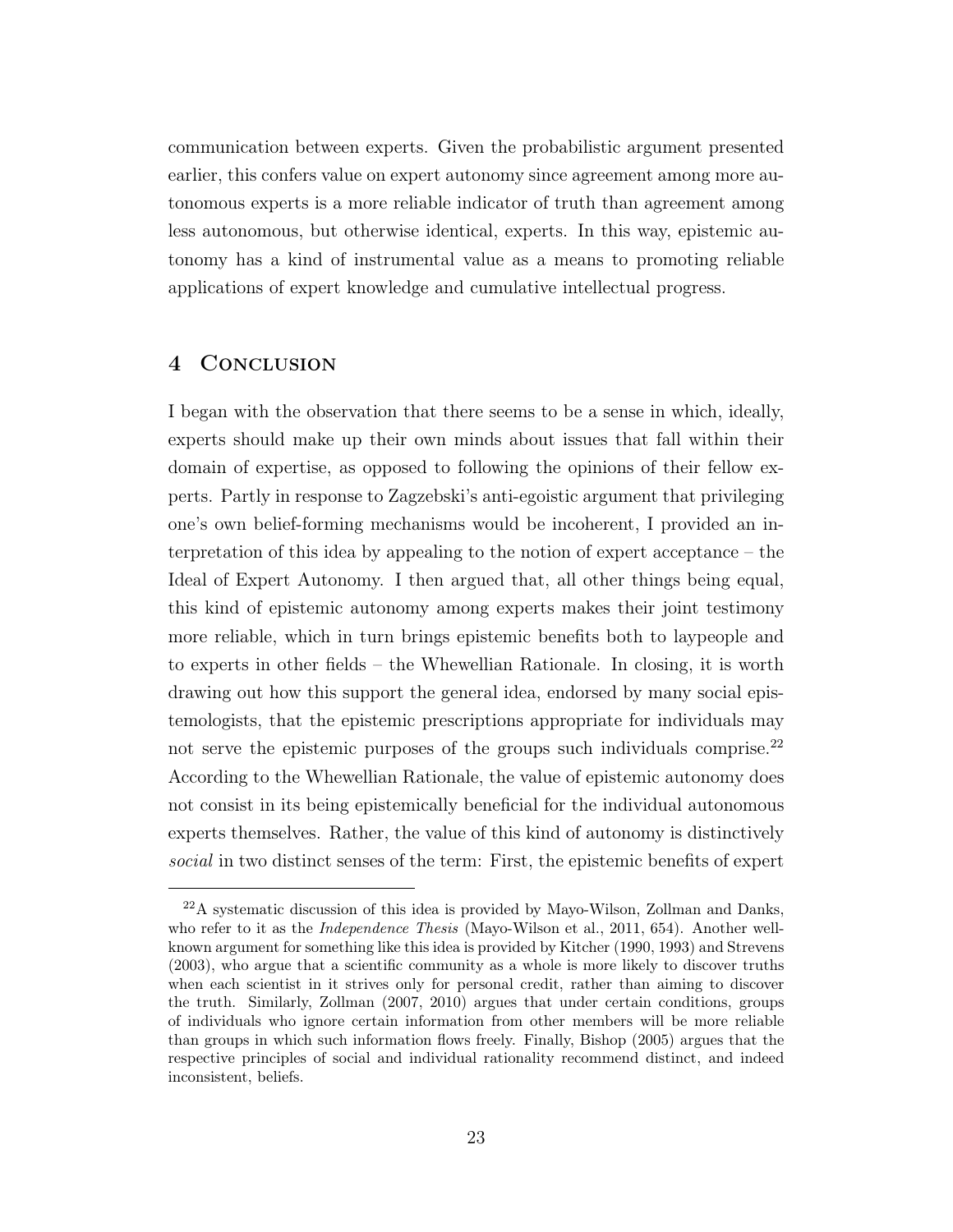autonomy are primarily conferred upon agents other than the autonomous experts themselves – viz. laypeople and other experts. Second, the epistemic value of expert autonomy is also social in the sense that these benefits arise not from the practice of consulting individual experts, but from that of consulting groups of experts about what its members agree on.<sup>23</sup>

<sup>&</sup>lt;sup>23</sup>Research for this paper was supported by an Irish Research Council New Horizons grant for the project When Experts Disagree (Project ID: REPRO/2015/89). For discussions and helpful feedback, I am grateful to Maria Baghramian, Luke Drury, Elmar Unnsteinsson, Nick Hughes, Ed Nettel, MA students in the Disagreement module at University College Dublin, and audiences at the Third Lisbon International Conference on Philosophy of Science, Queens University Belfast, University College Dublin, and the University of Iceland. I am also indebted to Liam Kofi Bright, Elanor Taylor, Huginn Thorsteinsson, and an anonymous reviewer for *Philosophy and Phenomenological Research* for extraordinarily helpful comments on earlier versions of this paper.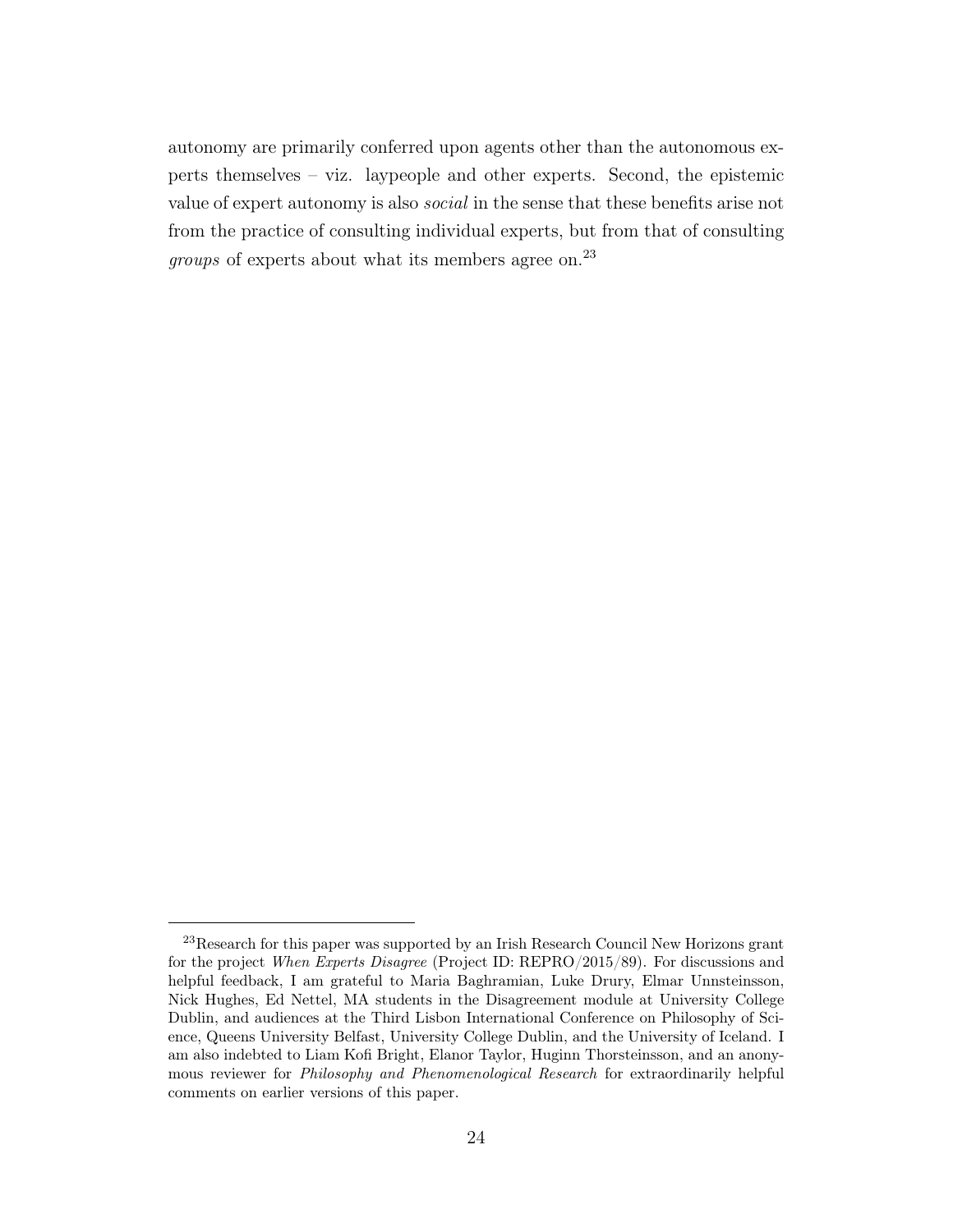## **REFERENCES**

- Akiba, K. (2000). Shogenji's probabilistic measure of coherence is incoherent. Analysis, 60:356–359.
- Andersen, H. and Wagenknecht, S. (2013). Epistemic dependence in interdisciplinary groups. Synthese, 190:1881–1898.
- Berg, S. (1993). Condorcet's jury theorem, dependency among jurors. Social Choice and Welfare, 10:87–95.
- Bishop, M. A. (2005). The Autonomy of Social Epistemology. Episteme, 2:65– 78.
- Boland, P. J. (1989). Majority systems and the Condorcet jury theorem. The Statistician, 38:181–189.
- Boland, P. J., Proschan, F., and Tong, Y. L. (1989). Modelling dependence in simple and indirect majority systems. Journal of Applied Probability, 26:81–88.
- Bovens, L. and Hartmann, S. (2003). Bayesian Epistemology. Oxford University Press, Oxford.
- Christensen, D. (2007). The Epistemology of Disagreement: The Good News. Philosophical Review, 116:187–218.
- Claveau, F. (2013). The independence condition in the variety-of-evidence thesis. Philosophy of Science, 80:94–118.
- Coady, C. A. J. (1992). *Testimony: A Philosophical Study*. Oxford University Press, Oxford.
- Coady, D. (2006). When Experts Disagree. Episteme, 3:68–79.
- Cohen, L. J. (1992). An Essay on Belief and Acceptance. Clarendon Press, Oxford.
- Cohen, S. (1986). Knowledge and Context. Journal of Philosophy, 83:574–583.
- Cohen, S. (2005). Contextualism Defended. In Steup, M. and Sosa, E., editors, Contemporary Debates in Epistemology, pages 56–62. Blackwell, Malden,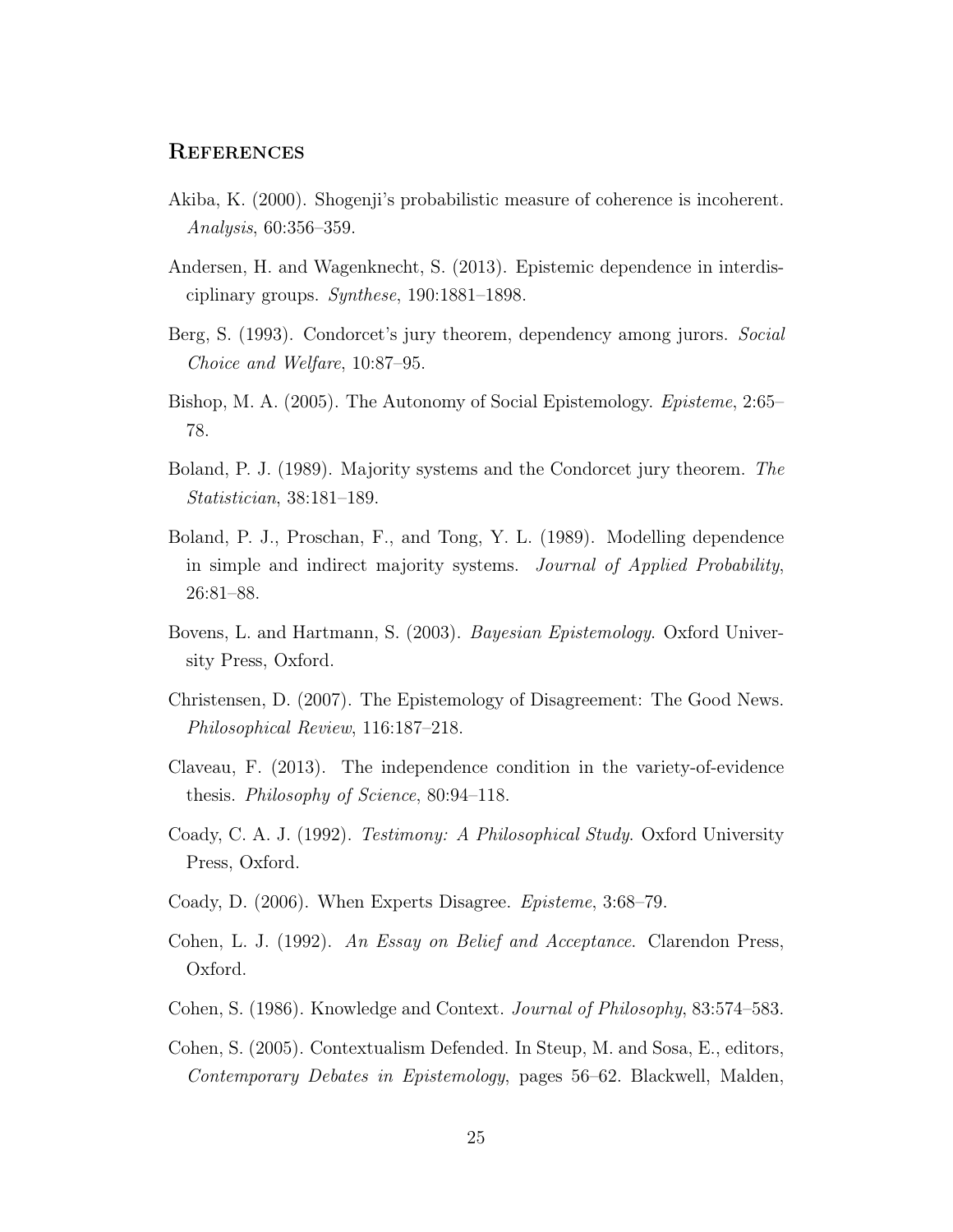MA.

- Collins, H. and Evans, R. (2007). Rethinking Expertise. Chicago University Press, Chicago.
- Conee, E. (2005). Contextualism Contested. In Steup, M. and Sosa, E., editors, Contemporary Debates in Epistemology, pages 47–56. Blackwell, Malden, MA.
- DeRose, K. (1992). Contextualism and Knowledge Attributions. Philosophy and Phenomenological Research, 52:913–929.
- Descartes, R. (1985/1628). Rules for the Direction of the Mind. In Cottingham, J., Stoothoff, R., and Murdoch, D., editors, The Philosophical Writings of Descartes, volume I. Cambridge University Press, Cambridge.
- Elga, A. (2007). Reflection and Disagreement. Nous, 41:478–502.
- Feldman, R. (2006). Reasonable Religious Disagreements. In Antony, L. M., editor, Philosophers Without Gods: Meditations on Atheism and the Secular Life, pages 194–214. Oxford University Press, Oxford.
- Fitelson, B. (2001). A Bayesian Account of Independent Evidence with Applications. Philosophy of Science, 68:S123–S140.
- Fitelson, B. (2003). A probabilistic theory of coherence. Analysis, 63:194–199.
- Foley, R. (2001). *Intellectual Trust in Oneself and Others*. Cambridge University Press, Cambridge.
- Frances, B. (2005). *Scepticism Comes Alive.* Oxford University Press, Oxford.
- Fricker, E. (1994). Against Gullibility. In Matilal, B. K. and Chakrabarti, A., editors, Knowing from Words, pages 125–161. Kluwer Academic Publishers, Boston.
- Fricker, E. (2006). Testimony and Epistemic Autonomy. In Lackey, J. and Sosa, E., editors, The Epistemology of Testimony, pages 225–251. Oxford University Press, Oxford.
- Gibbard, A. (1990). Wise Choices, Apt Feelings. Harvard University Press, Cambridge, Mass.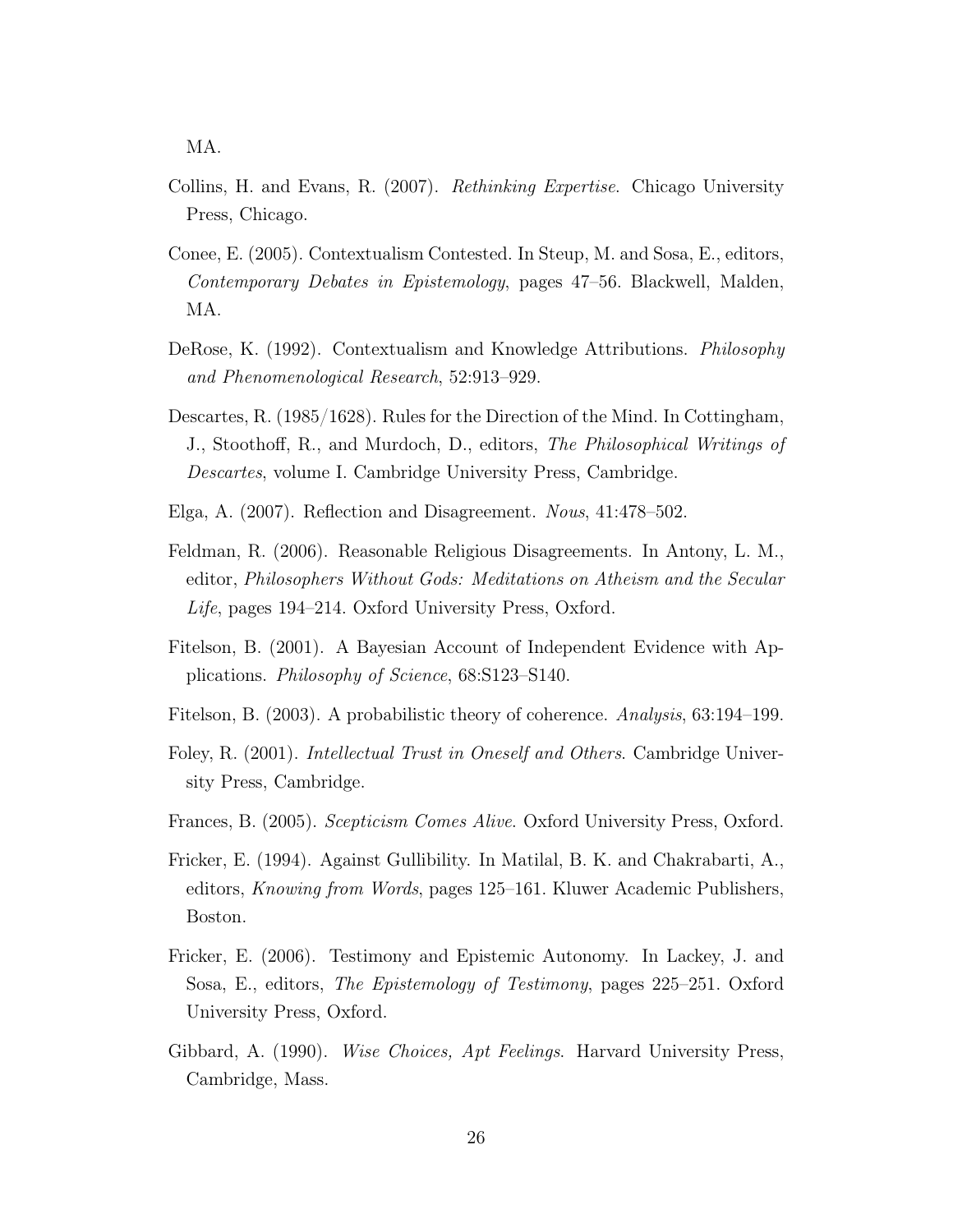- Goldman, A. I. (2001). Experts: Which Ones Should You Trust? Philosophy and Phenomenological Research, 63:85–110.
- Hardwig, J. (1985). Epistemic Dependence. The Journal of Philosophy, 82:335–349.
- Hardwig, J. (1991). The Role of Trust in Knowledge. *The Journal of Philos*ophy, 88:693–708.
- Hazlett, A. (2016). The Social Value of Non-Deferential Belief. Australasian Journal of Philosophy, 94:131–151.
- Howson, C. and Urbach, P. (1989). Scientific Reasoning: The Bayesian Approach. Open Court, La Salle, IL, 1st edition.
- Kant, I. (1991/1784). An Answer to the Question: What is Enlightenment? In Reiss, H., editor, Political Writings, pages 54–60. Cambridge University Press, Cambridge, 2nd edition.
- Kelly, T. (2005). The Epistemic Significance of Disagreement. In Gendler, T. and Hawthorne, J., editors, Oxford Studies in Epistemology, vol. 1, pages 167–196. Oxford University Press, Oxford.
- Kelly, T. (2010). Peer Disagreement and Higher Order Evidence. In Feldman, R. and Warfield, T., editors, Disagreement, pages 111–174. Oxford University Press, Oxford.
- Kitcher, P. (1990). The Division of Cognitive Labor. *Journal of Philosophy*, 87:5–21.
- Kitcher, P. (1993). The Advancement of Science: Science without Legend, Objectivity without Illusions. Oxford University Press, New York.
- Lackey, J. (2010). A Justificationalist View of Disagreement's Epistemic Significance. In Haddock, A., Millar, A., and Pritchard, D., editors, Social Epistemology, pages 298–325. Oxford University Press, Oxford.
- Lane, M. (2014). When the experts are uncertain: Scientific knowledge and the ethics of democratic judgment. Episteme, 11:97–118.
- Lewis, D. (1996). Elusive knowledge. Australasian Journal of Philosophy,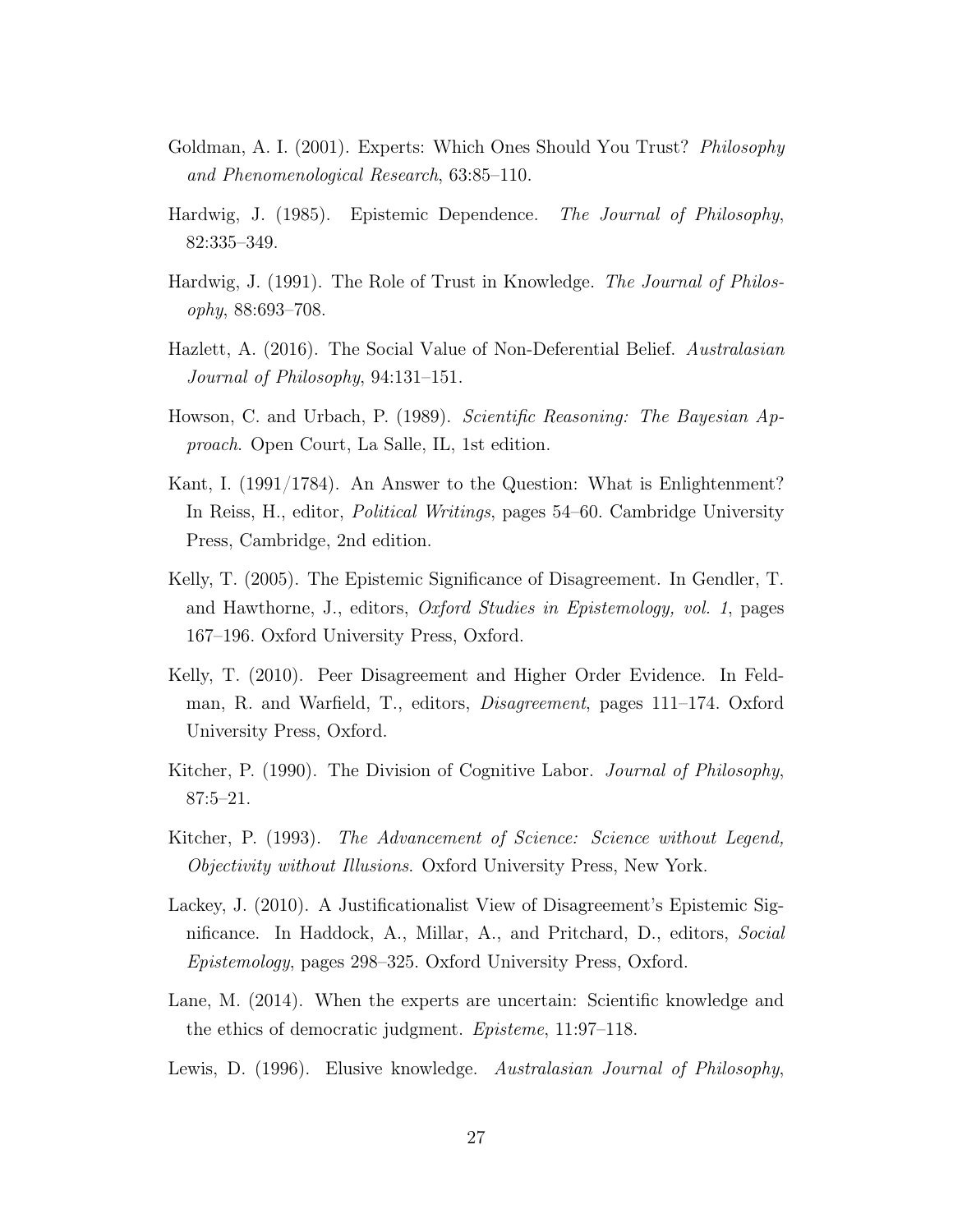74:549–567.

- Locke, J. (1975/1689). An Essay Concerning Human Understanding. Clarendon Press, Oxford.
- Martini, C. (2014). Experts in science: a view from the trenches. Synthese, 191:3–15.
- Matheson, J. (2015). The Epistemic Significance of Disagreement. Palgrave Macmillan, Basingstoke.
- Mayo-Wilson, C., Zollman, K. J., and Danks, D. (2011). The Independence Thesis: When Individual and Social Epistemology Diverge. Philosophy of Science, 78:653–677.
- McGrew, L. (2016). Evidential diversity and the negation of h: A probabilitstic account of the value of varied evidence. Ergo, 3(10).
- Myrvold, W. C. (1996). Bayesianism and Diverse Evidence: A Reply to Andrew Wayne. Philosophy of Science, 63:661–665.
- Neta, R. (2002). S Knows That P. Nous, 36:663–681.
- Olsson, E. J. (2005). Against Coherence: Truth, Probability, and Justification. Oxford University Press, Oxford.
- Schupbach, J. N. (2008). On the alleged impossibility of bayesian coherentism. Philosophical Studies, 141:323–331.
- Schupbach, J. N. (2011). New hope for shogenji's coherence measure. *British* Journal for the Philosophy of Science, 62:125–142.
- Shogenji, T. (1999). Is coherence truth-conducive? Analysis, 59:338–345.
- Shogenji, T. (2001). Reply to akiba on the probabilistic measure of coherence. Analysis, 61:147–150.
- Strevens, M. (2003). The Role of the Priority Rule in Science. Journal of Philosophy, 100:55–79.
- Thagard, P. (1997). Collaborative Knowledge. Nous, 31:242–261.
- Wayne, A. (1995). Bayesianism and Diverse Evidence. *Philosophy of Science*,